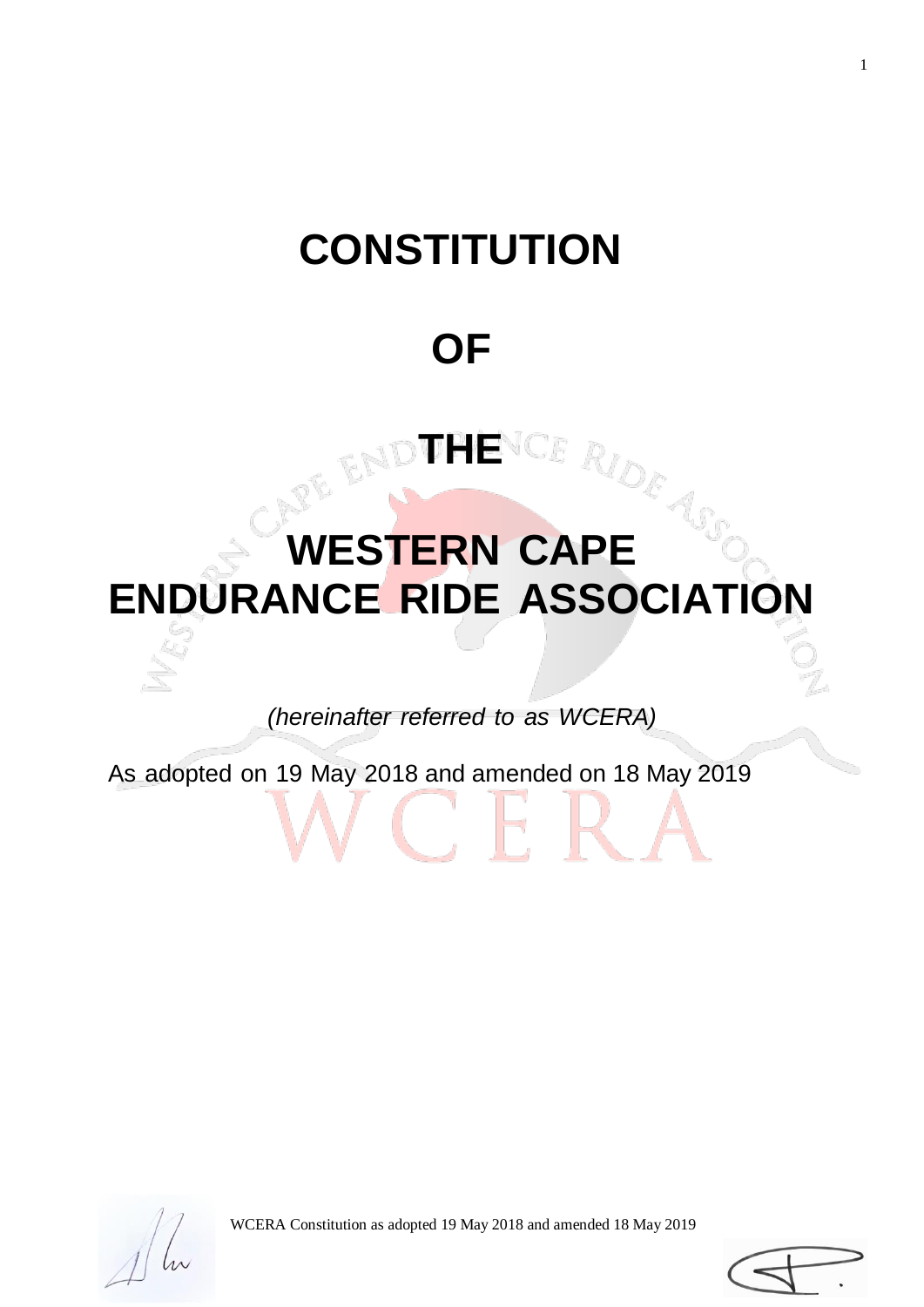# **CONTENTS**

# **Chapter 1 – Status and Interpretation**

- 1. Name
- 2. Definitions and abbreviations
- 3. Interpretation

# **Chapter 2 – The Provincial Association as an organization**

- 4. Domicilium
- 5. Status and Legal Persona
- 6. Area of jurisdiction
- 7. Objectives
- 8. Organisational structure
- 9. Domicinal Legal Persona<br>
5. Status and Legal Persona<br>
6. Area of jurisdiction<br>
7. Objectives<br>
8. Organisational structure<br>
9. Management structure of the provincial association
- 10. Committees
- 11. Responsibilities
- 12. Elections of management structures, terms and authorised voters
- 13. Meetings
- 14. Funds and assets of the WCERA

# **Chapter 3 - Membership**

- 15. Membership classifications
- 16. Application for membership
- 17. Membership conditions
- 18. Termination of membership
- 19. Member register

# **Chapter 4 - General**

- 20. New clubs
- 21. Rule amendments
- 22. Dispute resolution
- 23. Dissolution or winding up of the Association
- 24. Constitutional amendments

# **Appendices**

Appendix A – Indemnity and general authorisation document Appendix B – Geopolitical boundaries of district of Western Cape

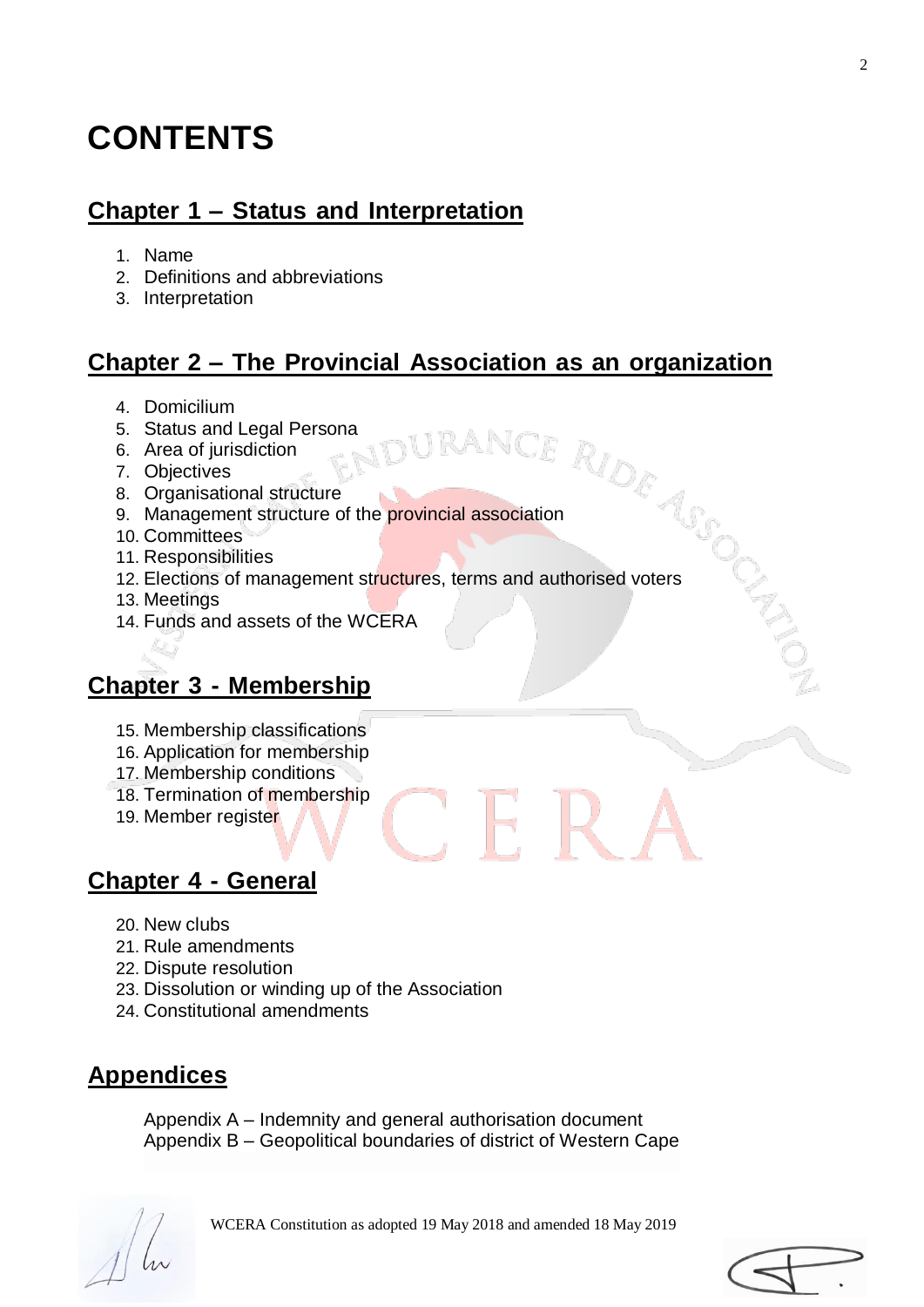#### **1. NAME**

The name of the Association is "Western Cape Endurance Ride Association" (abbreviated as "WCERA").

#### **2. DEFINITIONS AND ABBREVIATIONS.**

- **2.1 Affiliation Fees.** Fees that are payable to the WCERA by the members of the WCERA, as well as monies payable to the WCERA by the clubs that are affiliated to the WCERA
- **2.2 Office Bearer.** Any fully paid member of the WCERA that acts as an office bearer of the WCERA council.
- **2.3 Athlete Representative.** A person who is a member of the WCERA and who participates actively in the sport of endurance, elected to represent athletes within the geographical boundaries of the Western Cape.
- **2.4 ERASA.** Endurance Ride Association of South Africa. The National Association of Endurance Sport in South Africa.
- **2.5 FEI.** Fédération Equestre Internationale. The International body for Endurance Sport in the world.
- **2.6 Year.** Refers to a calendar year, starting 1 January and ending 31 December of that same year.
- **2.7 Club.** An Equestrian club that provides Endurance as a discipline to its members, and that functions according to this constitution, and all constitutions of associations under who's jurisdiction it operates.
- **2.8 Members.** Participants of the sport of endurance, that are properly accepted as members in a club that is active in the endurance sport, and who are in good standing with the mentioned club and are classified according to the Member Classification as mentioned in this constitution. Members have to be in good standing with the WCERA and have to be paid up in their clubs and also WCERA.
- **2.9 Province.** Geopolitical area, as determined in the constitution of South Africa. A Province is divided into districts, as determined in the constitution of South Africa.
- **2.10 Provincial Association.** An Organization that functions within one of the geographic provincial boundaries, as determined by the constitution of South Africa, and for which the constitution is approved by, and not in violation of the constitutions of the SAEF, WCEF and ERASA. The Presidents of the different Provincial Associations will represent the participants of the relevant province on the council of the National Association of Endurance (ERASA) as well as the Provincial Federation for Equestrian, in order to ensure that decisions taken by ERASA and relevant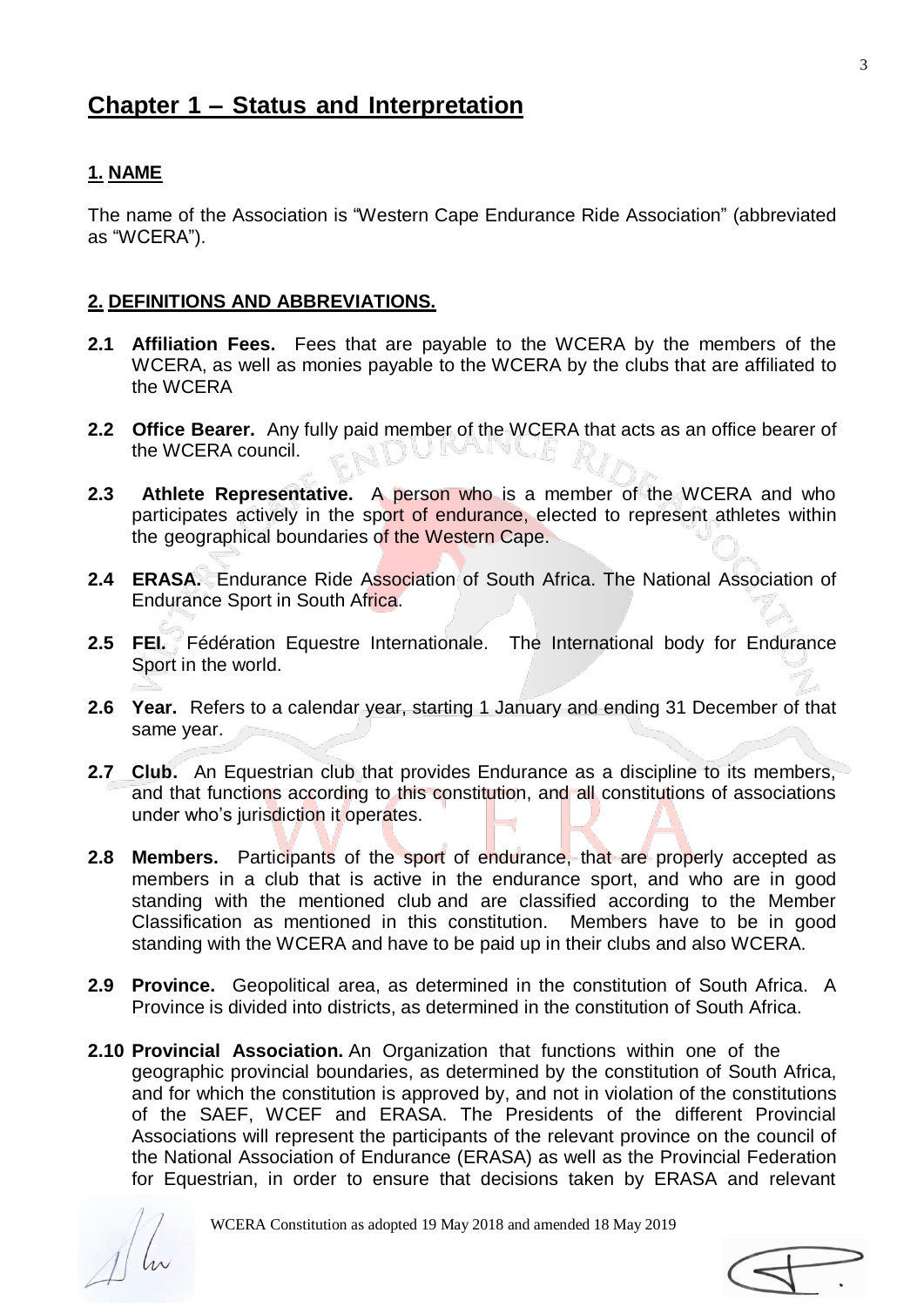Provincial Federations are in accordance with the mandates of the members, as given through their club structures.

- **2.11 Provincial Council.** The Provincial Council is the management structure of the WCERA, elected to the council by authorized voters of the WCERA, and with responsibilities as defined in section 11 of this constitution. The council shall be the President, Vice President, Secretary, Treasurer, Club Chairpersons or Authorized Club Delegates, Athlete representative, WCERA elected Ride master, WCERA elected Veterinarian, WCERA elected Timekeeper, and if applicable, one representative of SAEF Associated Members (e.g. SANESA, SANDF, SAPD). Each council member will have one vote each in terms of decisions regarding the matters pertaining to the running of the organization. Only Club Chairpersons or Authorized Club Delegates will be able to vote during elections of council members.
- **2.12 SAEF.** South African Equestrian Federation. The National Federation under which jurisdiction all equestrian sport in South Africa falls.
- **2.13 SASCOC.** South African Sports Confederation and Olympic Committee.
- **2.16 Authorized Voters.** Persons who are able to vote during a meeting, with the aim of deriving a decision. Authorized voters are defined in section 12 of this constitution. When electing new council members, only Club Chairpersons or Authorized Club Delegates can vote, since council members can only be elected by persons who carry a direct mandate from club members.
- **2.17 Endurance Year.** The Endurance Year falls with the normal calendar year, 1 January to 31 December of the relevant year.
- **2.18 Responsible person.** The person responsible for a horse that participates in an endurance ride, and who is legally responsible for all aspects concerning the horse. It will always be the rider that participates in a ride, but the owner of the horse, if not also the rider, can be held jointly responsible, according to circumstances, with the rider as the responsible person. If the rider is younger than 18, his/her parent or guardian will be seen as the responsible person.
- **2.19 Meeting.** A gathering and discussion group, based on a formal agenda, with the aim of taking decisions. Members of the meeting can be physically present, or telephonically. When the meeting has an election on the agenda, all members have to be present in person. Minutes must be taken and preferably a recording taken of the meeting.
- **2.20 Endurance Ride.** A ride over a fixed distance, during which the endurance capabilities and fitness of a horse is tested, according to the criteria and rules, and under the auspices of ERASA, WCERA, WCEF, SAEF and, where applicable, the FEI.
- **2.21 WCEF.** Western Cape Equestrian Federation.
- **2.22 WCPSC.** Western Cape Provincial Sports Confederation. The Provincial Confederation for the Western Cape, that represents SASCOC in the Western Cape.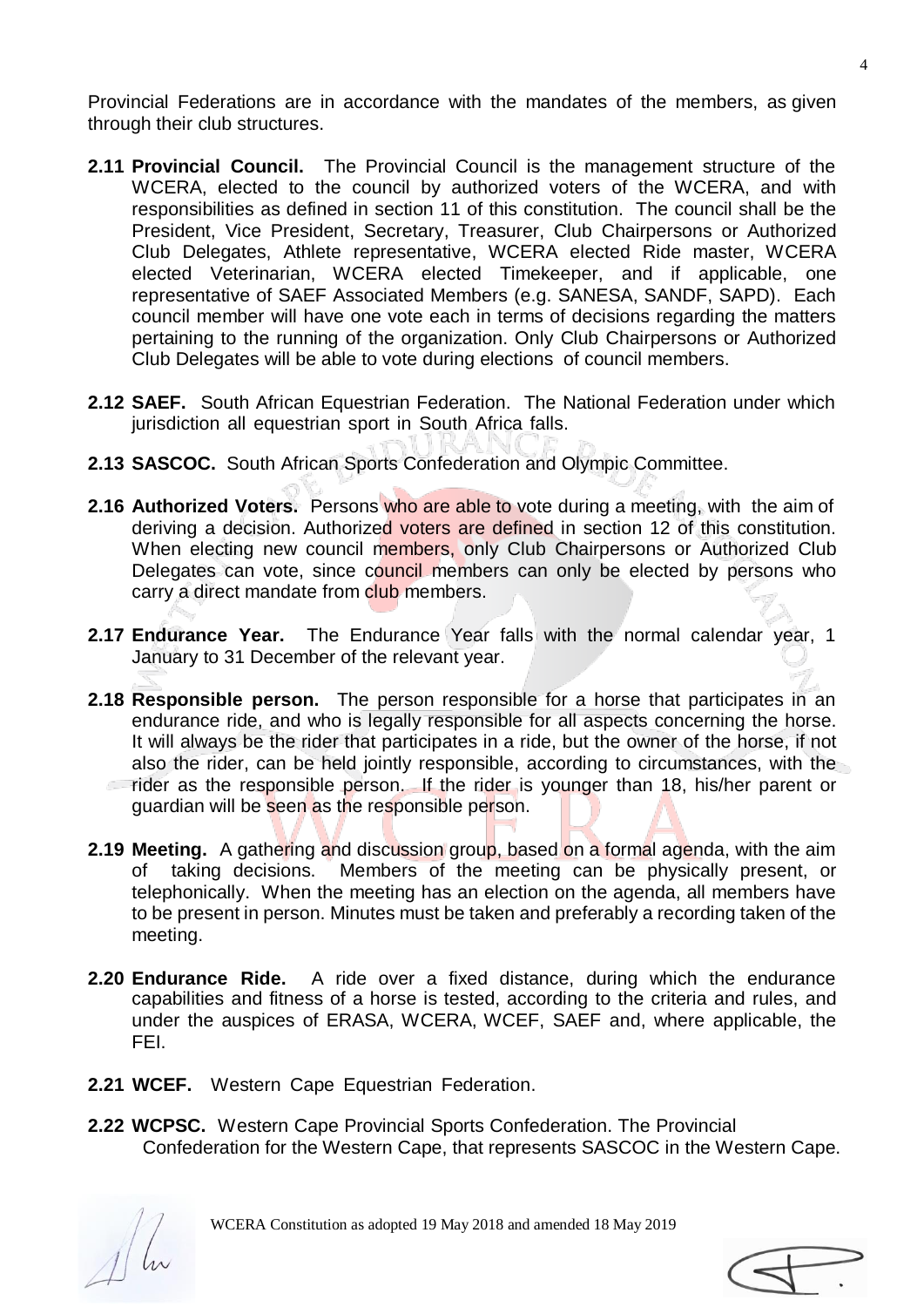#### **3. INTERPRETATION**

In the interpretation of this constitution, each word or expression will carry the meaning as set out, except if it becomes clear from the context that the word or expression has a different meaning. Words that indicate singular, will also indicate plural, and male terms will also indicate female terms, depending on the context in which it is used.

# **Chapter 2 – The Provincial Association as an organization**

#### **4. DOMICILIUM**

The Domicilium and seat of the WCERA shall be deemed the residential address of the President, or an address as decided by the WCERA council, provided it is within the boundaries of the Western Cape Province. boundaries of the Western Cape Province.

#### **5. STATUS AND LEGAL PERSONA**

- 5.1 The WCERA is a volunteer, nonprofit Association
- 5.2 The WCERA was established to further the goals as set out under Objectives in this constitution.
- 5.3 The WCERA has powers and competency areas as set out in this constitution.
- 5.4 The WCERA is a legal entity, independent of its members, and carries its responsibilities and rights independently and ad infinitum.
- 5.5 The WCERA can acquire, hold, sell, lease or rent any assets required for it to achieve its objectives as set out in this constitution.
- 5.6 The WCERA is able to enter into any legal matter independently, through its authorised office bearers.
- 5.7 The WCERA shall be affiliated to the WCEF and ERASA, and any other body for which affiliation is required in order for the WCERA to reach its objectives as set out in this constitution. The WCERA President, or authorised delegate, will serve as council member on the councils of the WCEF on provincial level, and ERASA on a national level, in order to represent the participants of the endurance sport in the Western Cape fully in both of these organisations.
- 5.8 The liability of members for the responsibilities of the WCERA is limited to the amount of the member's unpaid affiliation fees, owed affiliations fees, or any other amount owed by the member to the WCERA.
- 5.9 The constitution of the WCERA, as well as its objectives, can in no way be in conflict with that of ERASA, the WCEF, SAEF, SASCOC or the FEI. Where a conflict exists, or a discrepancy arises, the constitutions of the bodies under which jurisdiction the WCERA operates, will apply.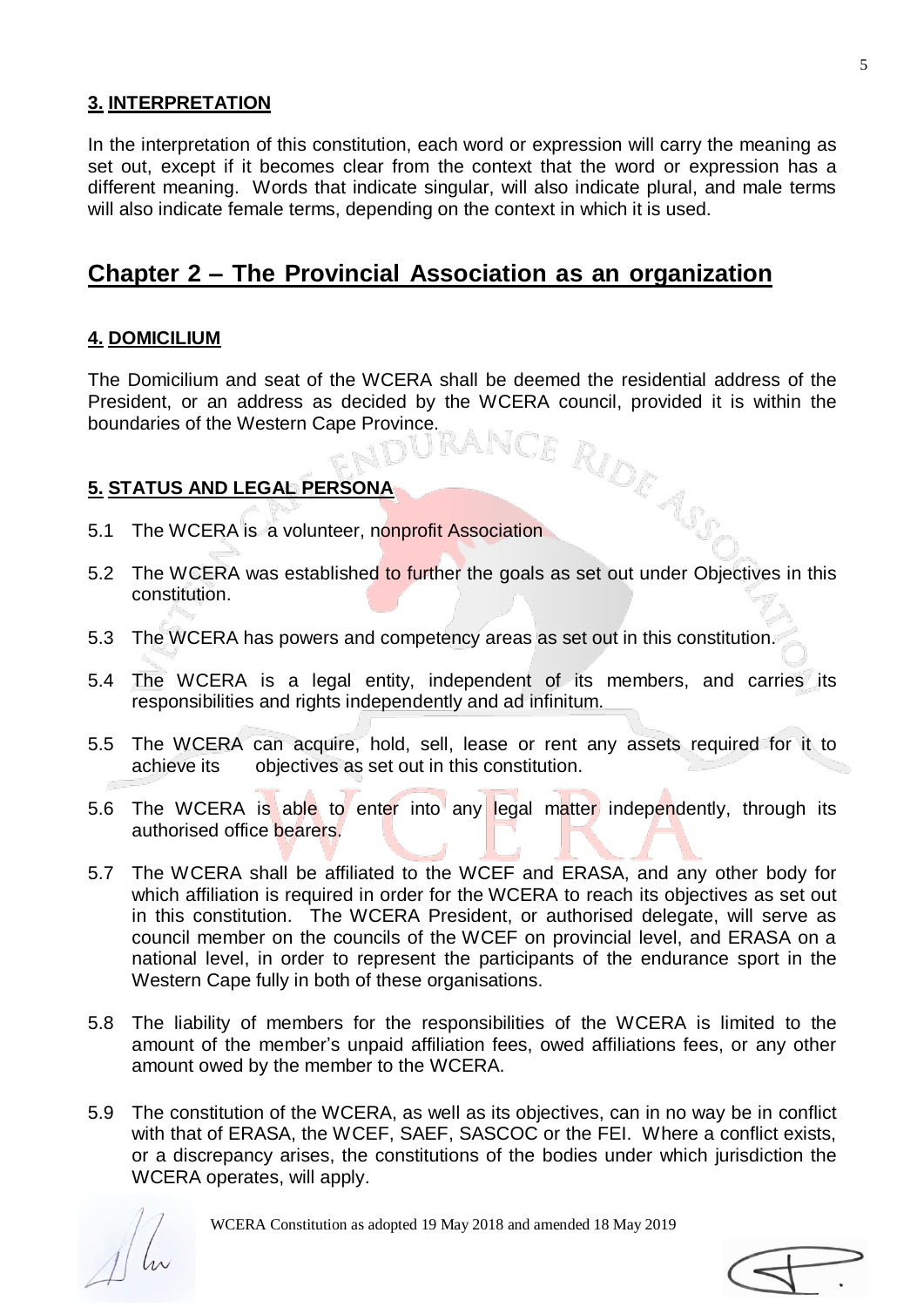#### **6. AREA OF JURISDICTION**

The area of jurisdiction of the WCERA fall within the geopolitical boundaries of the Western Cape province, and is binding upon all the members that reside within these boundaries. The WCERA can exercise its power on any of its members, regardless of where the member participates in endurance riding, whether or not within the boundaries of the Western Cape, or the boundaries of South Africa.

#### **7. OBJECTIVES**

- 7.1 To co-ordinate, develop, standardise and control the sport of endurance among all inhabitants of the Western Cape province, under the auspices of ERASA, the WCEF, SAEF, and where applicable, the FEI.
- 7. 2 To present international rides where possible, and to promote international participation opportunities for its members.
- 7.3 To select provincial teams for participation at national competitions, and to award appropriate colours to team members in accordance with the rules and regulations of the relevant controlling bodies, namely ERASA, WCPSC, WCEF and SAEF. Criteria for team selections have to be forwarded to the WCEF timely, as well as applications for colours for each team that is sent to participate in national competitions on behalf of the province. The WCERA is responsible to ensure that athletes selected for provincial teams, are in good standing with the WCERA, their clubs, their district federations where applicable
- 7.4 To arrange district competitions where possible, where district teams can compete against each other, in order to provide additional participation and recognition opportunities for athletes. The WCERA is to ensure that teams are correctly chosen, and that applications for colours are handled correctly with the relevant district sports councils.
- 7.5 To assist members, officials and office bearers on an ongoing basis with advice, and to arrange appropriate training opportunities in order to continue to develop riders, officials and other categories of participants in the sport.
- 7.6 To ensure that horses that participate in endurance rides are not exposed to any conditions and circumstances that would be harmful to their overall wellbeing.
- 7.9 To collect and record data and information regarding endurance riding and rides, and to encourage research regarding the running of the sport of endurance, in order to continually improve the sport and opportunities for its participants.
- 7.10 To arrange courses and training for the improvement and accreditation of members and officials on an ongoing basis
- 7.11 To raise funds for the fulfilment of the objectives of the WCERA, and to ensure that sponsors that support the WCERA get the appropriate exposure and recognition.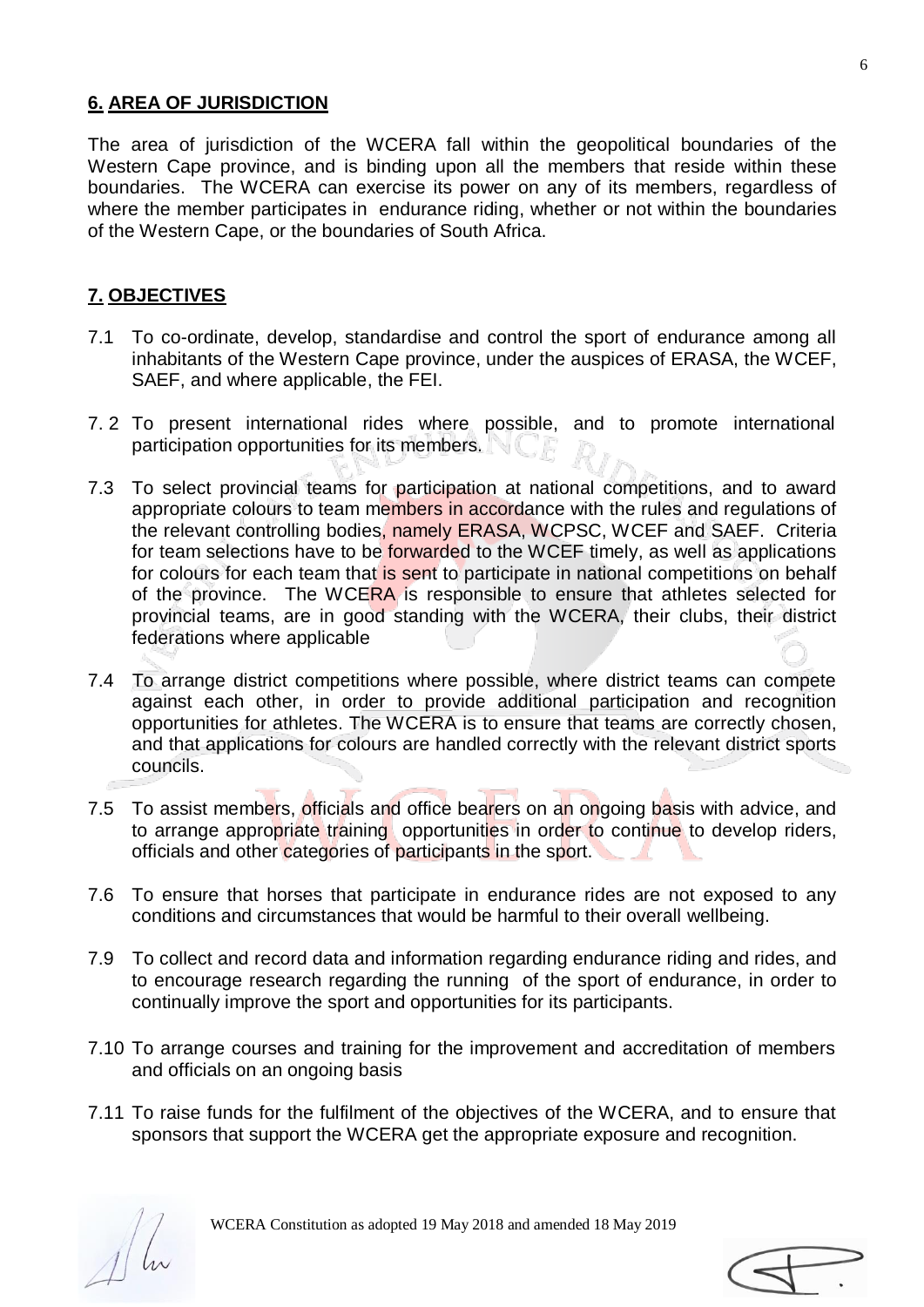- 7.12 To give recognition to members who made a significant contribution to the sport, or attained an extraordinary achievement, within the framework of the rules of the WCERA as set out herein.
- 7.13 To encourage the development of previously disadvantaged participants, either as riders or officials or office bearers.

#### **8. ORGANISATIONAL STRUCTURE OF THE ORGANISATION**

The organisational structure of the WCERA allows for:

8.1 A number of clubs that co-ordinate endurance matters on club level, and of which the Chairpersons or Authorised Club Delegates partly make up the council of the WCERA There is no limit on the number of clubs per district. The WCERA should endeavor to affiliate at least one club per district.

Members exercise their voting rights at club level, and in so doing provide a mandate to the Chairperson or Authorised club delegate to vote on the club's behalf, and address matters concerning the sport at council level of the WCERA or the WCEF.

The constitutions of clubs can not be in conflict with that of the WCERA, WCEF, SAEF or ERASA. Should there be a dispute or discrepancy, the constitution of the higher authority will apply. A copy of the constitution of each club has to be filed with the WCERA secretary.

8.2 A council that manages the WCERA in respect of strategic and operational issues. The council is the highest authority of the WCERA, and all office bearers are responsible for and bound to the decisions of this council.

### **9. MANAGEMENT STRUCTURE OF THE PROVINCIAL ASSOCIATION**

The management structure of the WCERA consists of a council which manages the WCERA in respect of strategic as well as operational matters. The Council consists of the following members:

- 9.1 President
	- 9.1.1 The President is elected by secret ballot, by the majority vote of Club Chairpersons at an Annual General Meeting, or a Special General Meeting.
	- 9.1.2 The President has (1) one vote, and a second or casting vote in case of equality votes, in all matters, except when voting in elections where he/she will have no votes.
	- 9.1.3 The term of the President starts on the day of the election.
	- 9.1.4 The term of the president shall be (3) three years, and he/she can be elected for a maximum of (2) two consecutive terms.
	- 9.1.5 Should the President not be able to complete his/her term, the vice-President will stand in as President until a new President can be elected at a Special General Meeting. The newly elected President will only serve for the remainder of the period, with the understanding that this person can then still serve two full terms after that.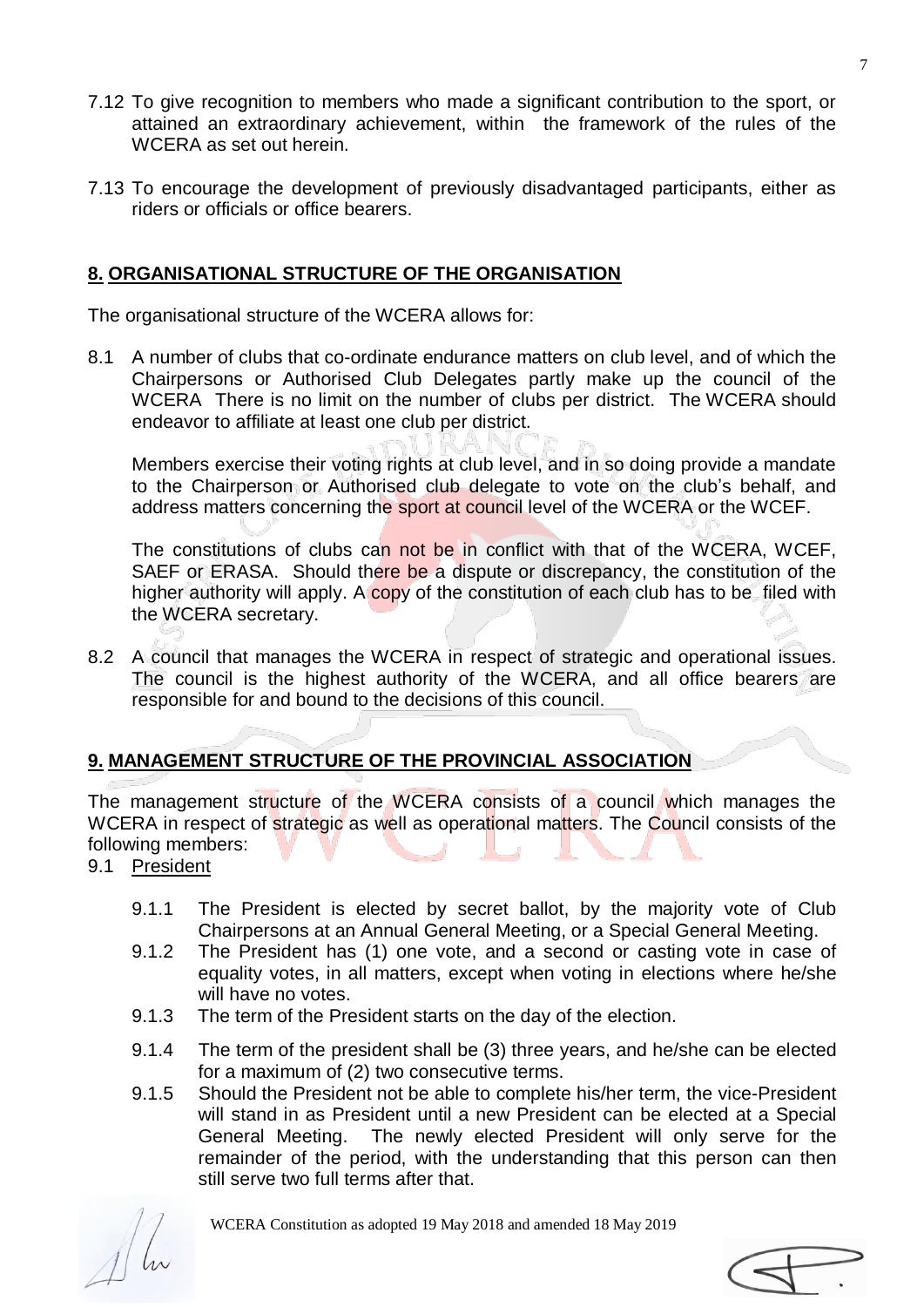- 9.1.6 The President will be charged with leading the WCERA to achieve its objectives as set out in this constitution and is also responsible for liaising with any and all other organisations that are involved in equestrian and or endurance sport.
- 9.1.7 The President shall represent the WCERA on the ERASA and WCEF councils, and will operate according to the mandate provided by the WCERA council, which in turn, will operate according to the mandate of the club members of the province.
- 9.1.8 The President cannot act as the Chairperson or selector of the Provincial Selection Committee.

#### 9.2 Vice President

- 9.2.1 The Vice President is elected by secret ballot, by the majority vote of Club Chairpersons at an Annual General Meeting, or a Special General Meeting.
- 9.2.2 The Vice President has (1) one vote, except during elections.
- 9.2.3 The term of the Vice President starts on the day of the election.
- 9.2.4 The term of the Vice President shall be (3) three years, and he/she can be elected for a maximum of (2) two consecutive terms.
- 9.2.5 Should the Vice President be elected at a Special General Meeting, a new Vice President will be elected at a Special General Meeting, who will only serve for the remainder of the period of the exiting Vice President, and who can then thereafter serve for (2) two full terms.
- 9.2.6 Should the Vice President resign during his term; a new Vice President will be elected in accordance with clause 9.1.2.5 of this constitution.
- 9.2.7 The Vice President will be a back-up for the President, where ever the latter is unavailable, and will fulfill the duties of the President in such a case.
- 9.2.8 The Vice President serves as convener and chairperson of the provincial selection committee, but has no vote on the selection committee, and acts only as coordinator and is responsible for keeping the minutes at selection committee meetings.

#### 9.3 Treasurer

- 9.3.1 The Treasurer is elected by secret ballot, by the majority vote of Club Chairpersons at an Annual General Meeting, or a Special General Meeting, unless the Treasurer is a paid employee of the WCERA.
- 9.3.2 The Treasurer has (1) one vote, unless the Treasurer is an employee of the WCERA, in which case the Treasurer has no vote. The Treasurer has no vote during elections. `
- 9.3.3 The term of the Treasurer starts on the day of the election.
- 9.3.4 The term of the Treasurer shall be (3) three years, and he/she can be elected for a maximum of (2) two consecutive terms.
- 9.3.5 The Treasurer should have at least 5 years financial experience.
- 9.3.6 The exiting Treasurer should within a reasonable period (not longer than six weeks), hand over all aspects relating to the finances of the WCERA to the new Treasurer.
- 9.3.7 The Treasurer is the financial manager of the WCERA, and is responsible for ensuring that proper records are kept of the transactions and finances of the WCERA. The Treasurer is responsible for drawing up an annual budget (in conjunction with the Secretary and other council members), handling of tax matters, managing the monies and assets of the WCERA in accordance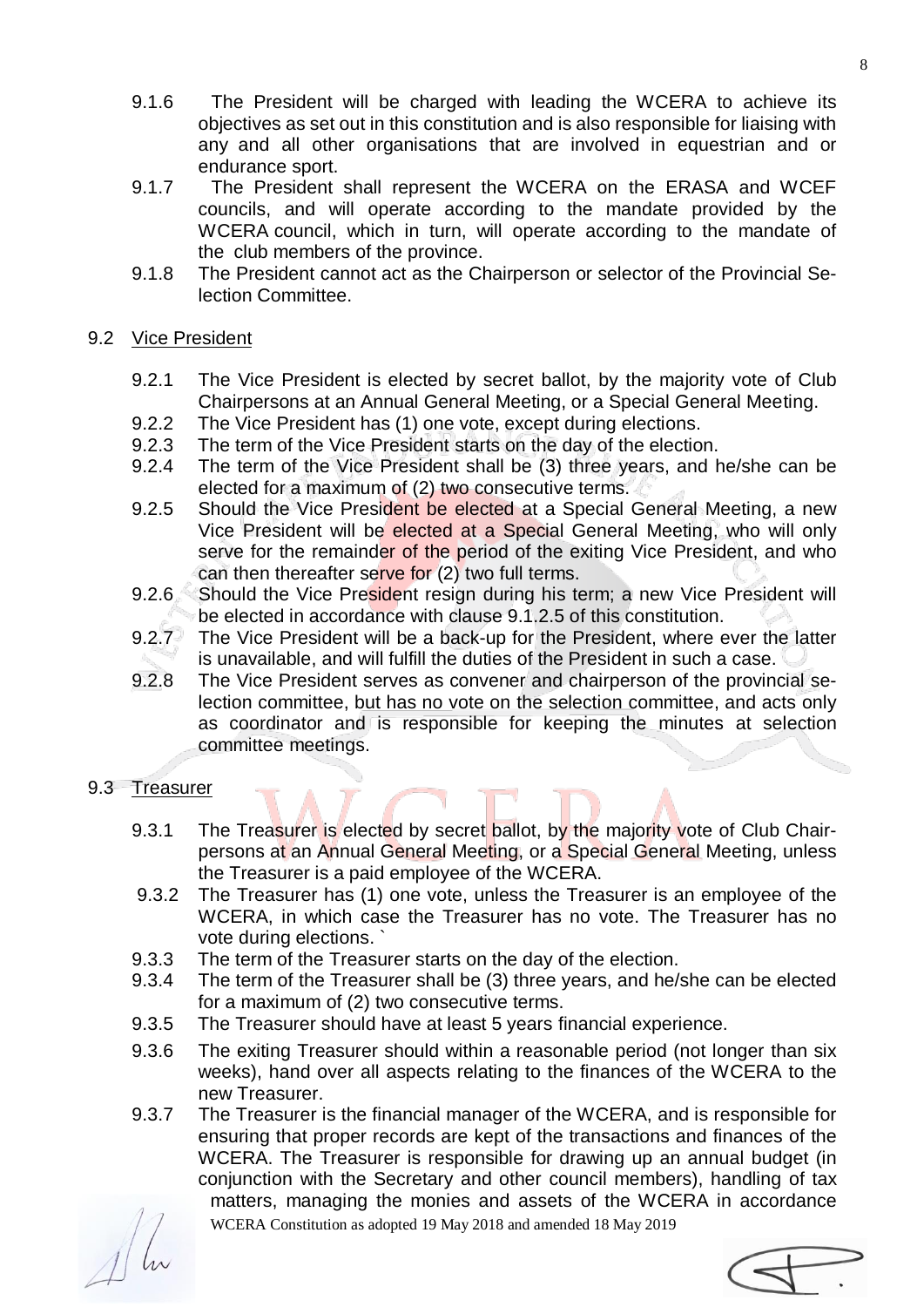to decisions of the council, keeping an asset register of the WCERA, and keeping a register of paid up members of the WCERA. The duties of the Treasurer are executed in close co-operation with the Secretary of the WCERA

#### 9.4 Secretary

- 9.4.1 The Secretary is elected by secret ballot, by the majority vote of Club Chairpersons at an Annual General Meeting, or a Special General Meeting, unless the Treasurer is an employee of the WCERA Die
- 9.4.2 The Secretary has no vote.
- 9.4.3 The term of the Secretary starts on the day of the election.
- 9.4.4 The term of the Secretary shall be (3) three years, and he/she can be elected for a maximum of (2) two consecutive terms.
- 9.4.5 The Secretary should have at least 1 year's relevant experience.
- 9.4.6 The exiting Secretary should within a reasonable period (not longer than six weeks), hand over all aspects relating to the administration of the WCERA to the new Secretary.
- 9.4.7 The Secretary is the administrative manager of the WCERA and responsible for ensuring that all administrative tasks are carried out timeous and accurately. The Secretary shall keep minutes of meetings, will be responsible for all correspondence between the WCERA and its clubs, members and any other organisation with which the WCERA transacts, or associates with.
- 9.5 Club Chairperson or Authorised Club Representative.
	- 9.5.1 Club Chairpersons are elected by the members of a club, and in this capacity Club Chairpersons form the council of the WCERA, together with its office bearers
	- 9.5.2 A Club Chairperson has (1) one vote. Should a Club Chairperson not be able to attend a meeting, he/she can send an Authorised Representative from the club to attend the meeting on his/her behalf, with a letter of authorisation to vote on his/her behalf.
	- 9.5.3 The term of the Club Chairperson on the WCERA council starts when the Club Chairperson is elected by the club members, and it ends in accordance to the specifications of office bearer terms as set out in the constitution of the club.
	- 9.5.4 The Club Chairperson or Authorised Club Representative represents the rights of the endurance members of the relevant club on the WCERA council. The Chairperson has to act in accordance with the mandate provided him/her by club members, and should act in the interest of these members, without compromising the overall interest of the sport. Club Chairpersons should keep their members informed at all times of developments in the sport, and should convey council decisions to their members.

#### 9.6 Athlete Representative

- 9.6.1 The Athlete Representative is elected by secret ballot, by the majority vote of Club Chairpersons at an Annual General Meeting, or a Special General Meeting.
- 9.6.2 The Athlete Representative has one (1) vote.

WCERA Constitution as adopted 19 May 2018 and amended 18 May 2019 9.6.3 The term of the Athlete Representative starts on the day of the election.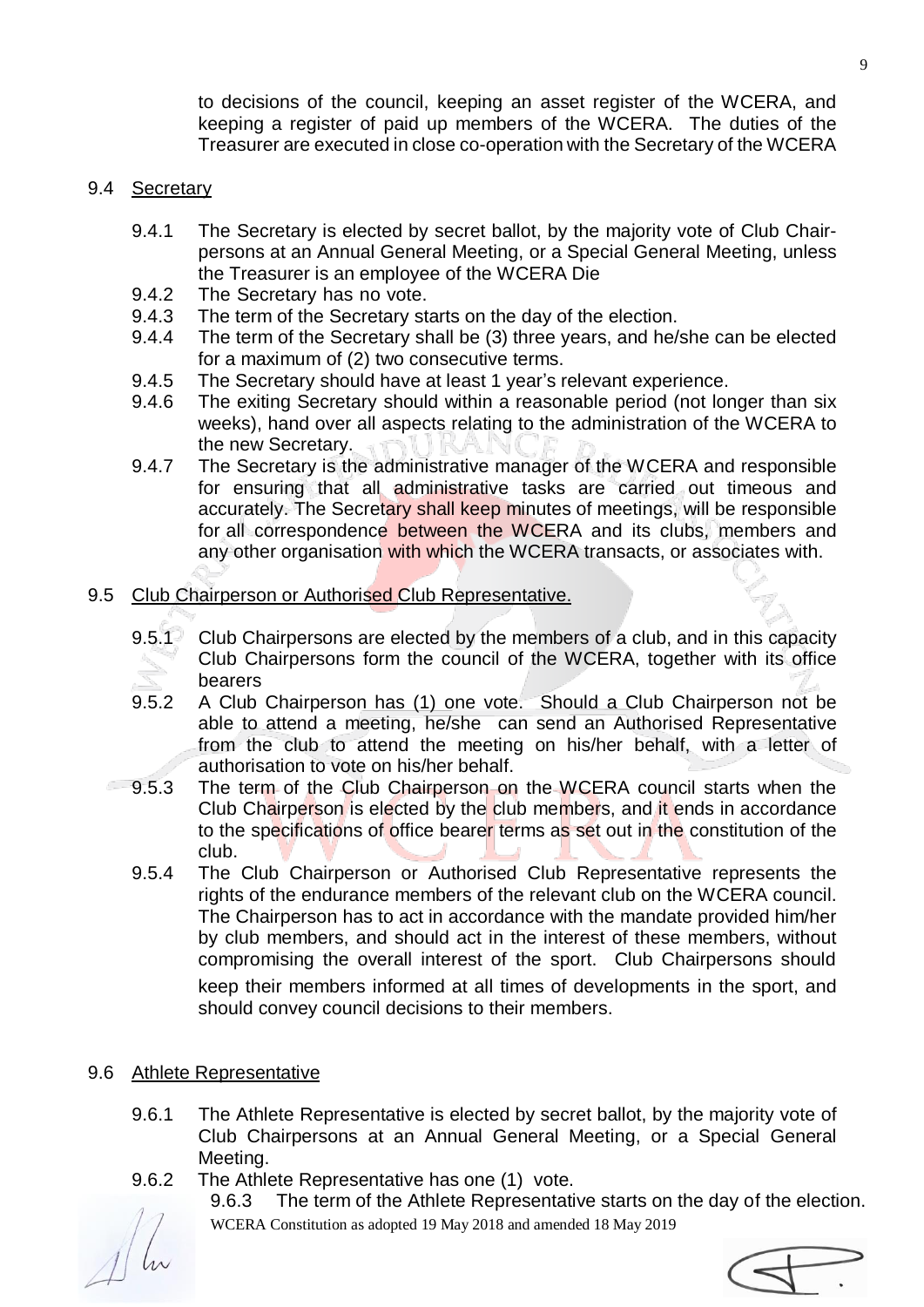9.6.4 The term of the Athlete Representative shall be (3) three years, and he/she can be elected for a maximum of (2) two consecutive terms.

## 9.7 Associated Member

Associated Members jointly will have a seat on council, where applicable (example: SANESA, SA Correctional Services), provided that they conform to the specifications of an associated member according to the constitutions of WCEF, ERASA and the SAEF. Associated members jointly have one (1) vote.

## 9.8 Ride master

- 9.8.1 Any member of the Western Cape Ride Masters Group can be elected by the Club Chairpersons to the council of the WCERA, in order to act on behalf of the interests of the Western Cape Ride Masters Group on provincial level.
- 9.9.2 The WCERA Ride master is elected annually for a period of 12 months.
- 9.9.3 In light of the technical nature of the position, and the limitation in terms of number of eligible persons, there shall be no limit on the number of terms of the WCERA Ride master.
- 9.9.4 The WCERA Ride master acts as head of the Ride masters in the Western Cape, and is also the provincial liaison between the WCERA and the ERASA Ride masters Groups.
- 9.9.5 Any matter concerning Ride masters in the Western Cape, has to be referred first to the WCERA Ride master, before it can be referred to the WCERA council for evaluation and decision, or escalated to a higher body.
- 9.9.6 The WCERA Ride master has no vote on the WCERA council.
- 9.9 Veterinarian
	- 9.9.1 Any member of the Western Cape Veterinarian Group can be elected by the Club Chairpersons to the council of the WCERA, in order to act on behalf of the interests of the Western Cape Veterinarian Group on provincial level.
	- 9.9.2 The WCERA Veterinarian is elected annually for a period of 12 months.
	- 9.9.3 In light of the technical nature of the position, and the limitation in terms of number of eligible persons, there shall be no limit on the number of terms of the WCERA Veterinarian.
	- 9.9.4 The WCERA Veterinarian acts as head of the Veterinarian in the Western Cape, and is also the provincial liaison between the WCERA and the ERASA Veterinarian Groups.
	- 9.9.5 Any matter concerning Veterinarians in the Western Cape, has to be referred first to the WCERA Veterinarian, before it can be referred to the WCERA council for evaluation and decision, or escalated to a higher body.
	- 9.9.6 The WCERA Veterinarian has no vote on the WCERA council.

# 9.10 Timekeeper

- 9.10.1 Any member of the Western Cape Timekeepers Group can be elected by the Club Chairpersons to the council of the WCERA, in order to act on behalf of the interests of the Western Cape Timekeepers Group on provincial level.
- 9.10.2 The WCERA Timekeeper is elected annually for a period of 12 months.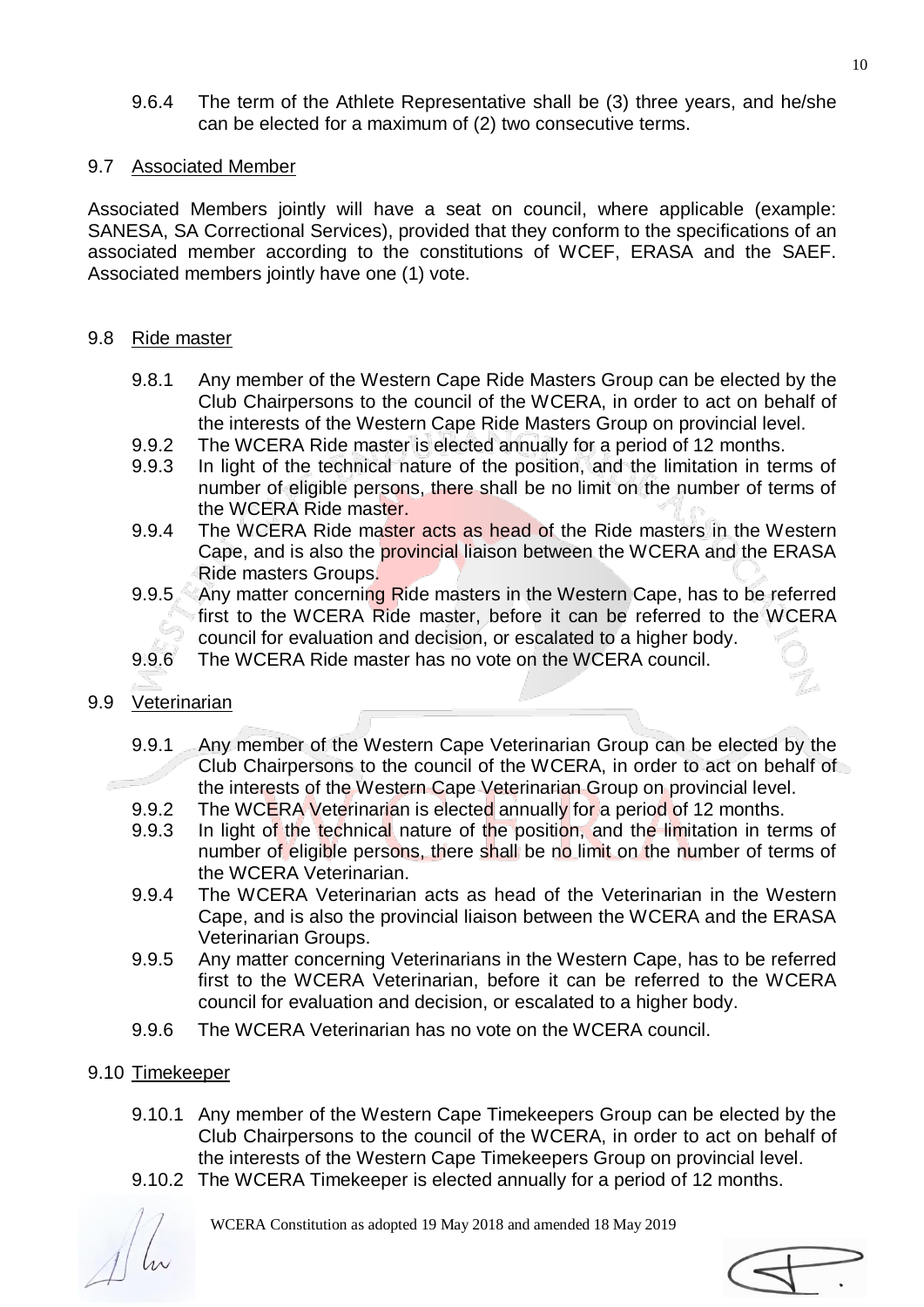- 9.10.3 In light of the technical nature of the position, and the limitation in terms of number of eligible persons, there shall be no limit on the number of terms of the WCERA Timekeeper.
- 9.10.4 The WCERA Timekeeper acts as head of the Timekeepers in the Western Cape, and is also the provincial liaison between the WCERA and the ERASA Timekeeper Groups.
- 9.10.5 Any matter concerning Timekeepers in the Western Cape, has to be referred first to the WCERA Timekeepers, before it can be referred to the WCERA council for evaluation and decision, or escalated to a higher body.
- 9.10.6 The WCERA Timekeeper has no vote on the WCERA council.

#### 9.11 Co-opted council members

- 9.11.1 Any member of the WCERA can be co-opted by the WCERA council, according to need and circumstances, for a period of time.
- 9.11.2 A co-opted member has no vote, but can participate actively in discussions, and can make suggestions and recommendations concerning any matter on council level.

#### **10. COMMITTEES**

The WCERA council shall appoint standing committees, each with a specific and clear mandate, and the committee has to execute its responsibilities within these mandates. Chairpersons of standing committees report back to the council, and can be invited to attend council meetings, as deemed necessary by the council.

#### 10.1 Provincial Selection Committee

- 10.1.1 The Vice President of the WCERA is the convener of the Provincial Selection Committee, but has no vote during selection of teams. The convener does have a casting vote in the case of equality of votes though.
- 10.1.2 The committee consists of:
	- 10.1.2.1 One representative of each club (as appointed by the relevant club), and not necessary the same person who represents the club at council level, each with (1) one vote.
	- 10.1.2.2 The WCERA team manager as appointed by the WCERA, with (1) one vote.
	- 10.1.2.3 The coach of the relevant team, if appointed, with (1) one vote.
	- 10.1.2.4 The team veterinarian, with (1) one vote.
	- 10.1.2.5 The WCERA Secretary, no vote.
- 10.1.3 The Provincial Selection Committee is responsible for the selection of all provincial teams, provincial development teams, Federation teams.
- 10.1.4 The Provincial Selection Committee is responsible to ensure that the WCERA Secretary sends the provincial team criteria to the WCEF annually and to make sure that it is lodged with the WCERA timeously and correctly.
- 10.1.5 The Provincial Selection Committee shall ensure that the WCERA Secretary lodges any applications for provincial colours, or WCEF Federation colours timeously and accurately with the WCEF and the WCPSC.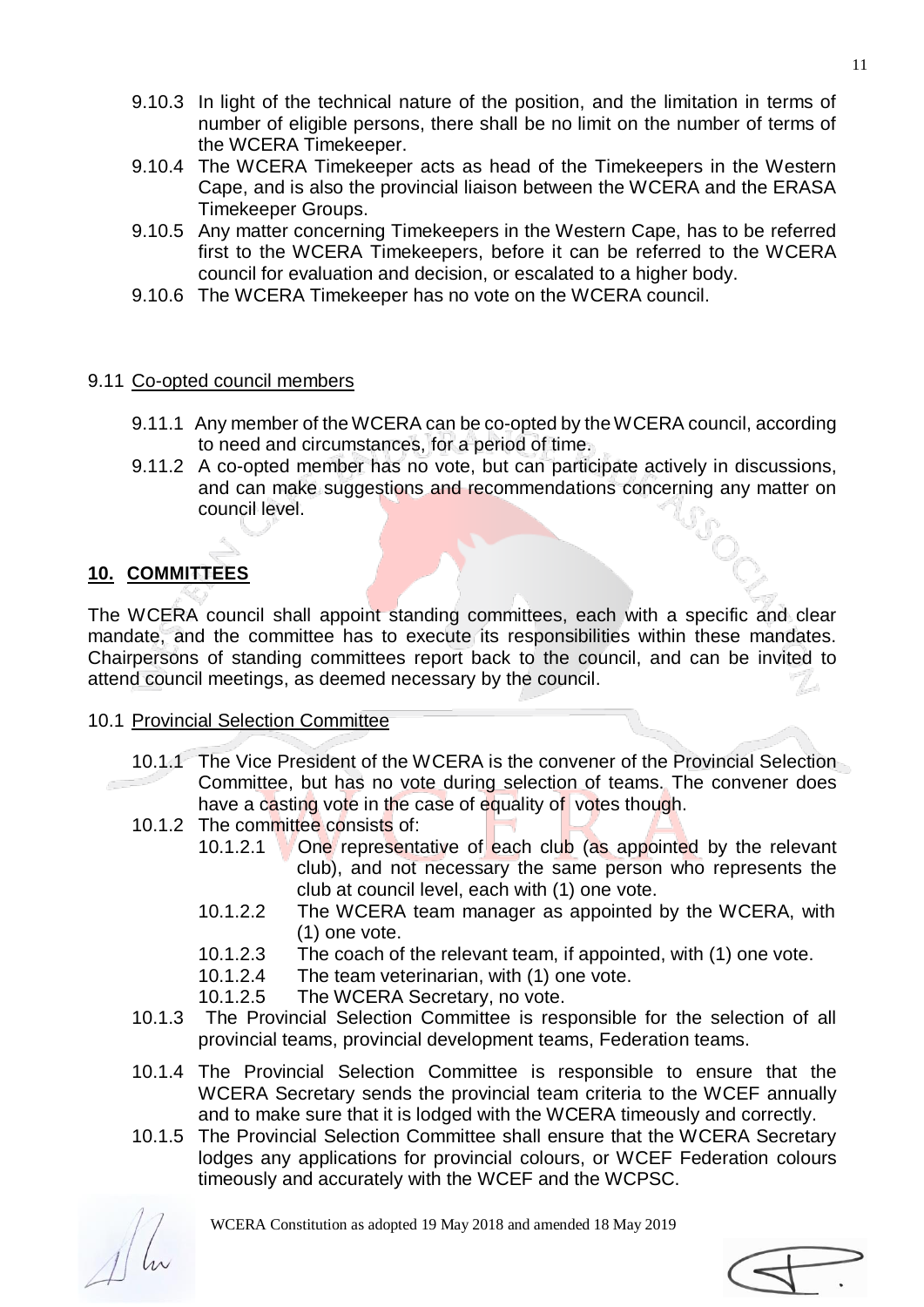10.1.6 The Provincial Selection Committee shall ensure that all clothing and gear used at provincial competitions are manufactured with the correct Western Province emblem and colours, by an approved WCEF supplier.

#### 10.2 Legal and Disciplinary Committee

- 10.2.1 The WCERA Council shall appoint the members of the Legal and Disciplinary Committee annually, to investigate legal matters, disputes, disciplinary issues, ethical matters and appeals.
- 10.2.2 The Legal Committee handles matters referred to it by the WCERA Council.
- 10.2.3 The Legal Committee decides by majority vote whether a matter has merits, and if so, the matter will be investigated by the said committee. Each member of the committee has (1) one vote.
- 10.2.4 The Legal Committee reports the results of their investigation with recommendations to the WCERA council.
- 10.2.5 The Legal Committee consists of at least (3) three members, of which one member shall have a legal background. The Chairperson of the committee must be a member of the WCERA council. The rest of the members on this committee will be elected or co-opted by the WCERA council.
- 10.2.6 The Legal Committee is responsible for the drafting and updating of a provincial grievance procedure, which should be available to members at all times.
- 10.2.7 The Legal Committee can co-opt supporting members from time to time for a specific legal matter or dispute.
- 10.3 Ad hoc Committees.

Ad Hoc Committees can be nominated according to need and circumstances. The Council will provide a clear and specific mandate to the relevant committee, which will fulfil its duties within the specifications of its mandate. Chairpersons of Ad hoc Committees can be invited by the council to attend council meetings (without a vote), as deemed necessary by the council.

### **11. RESPONSIBILITIES OF THE WCERA COUNCIL**

- 11.1 The WCERA Council reports to the Annual General Meeting
- 11.2 The WCERA Council is responsible for the achievement of the objectives of the WCERA, as set out in section 7 of this constitution, on provincial, district and club level.
- 11.3 The WCERA council is responsible for (but not limited to):
	- 11.3.1 Matters of a strategic and operational nature
	- 11.3.2 The adherence to rules for the running of the sport as defined by ERASA and where applicable, the FEI.
	- 11.3.4 Approving the annual budget
	- 11.3.5 Ensuring that Committees of the Council act within their respective mandates
	- 11.3.6 Administrative matters relating to the management of the WCERA and the sport of endurance in the Western Cape
	- 11.3.7 Approval of the spending of funds. Approval has to be minuted accurately for each instance.
- 11.4 Decisions of the Council are effective immediately, and are taken in the context of:
	- 11.4.1 Budget, as approved by Council
	- 11.4.2 Broad strategy of the WCERA, as defined from time to time by the WCERA Council.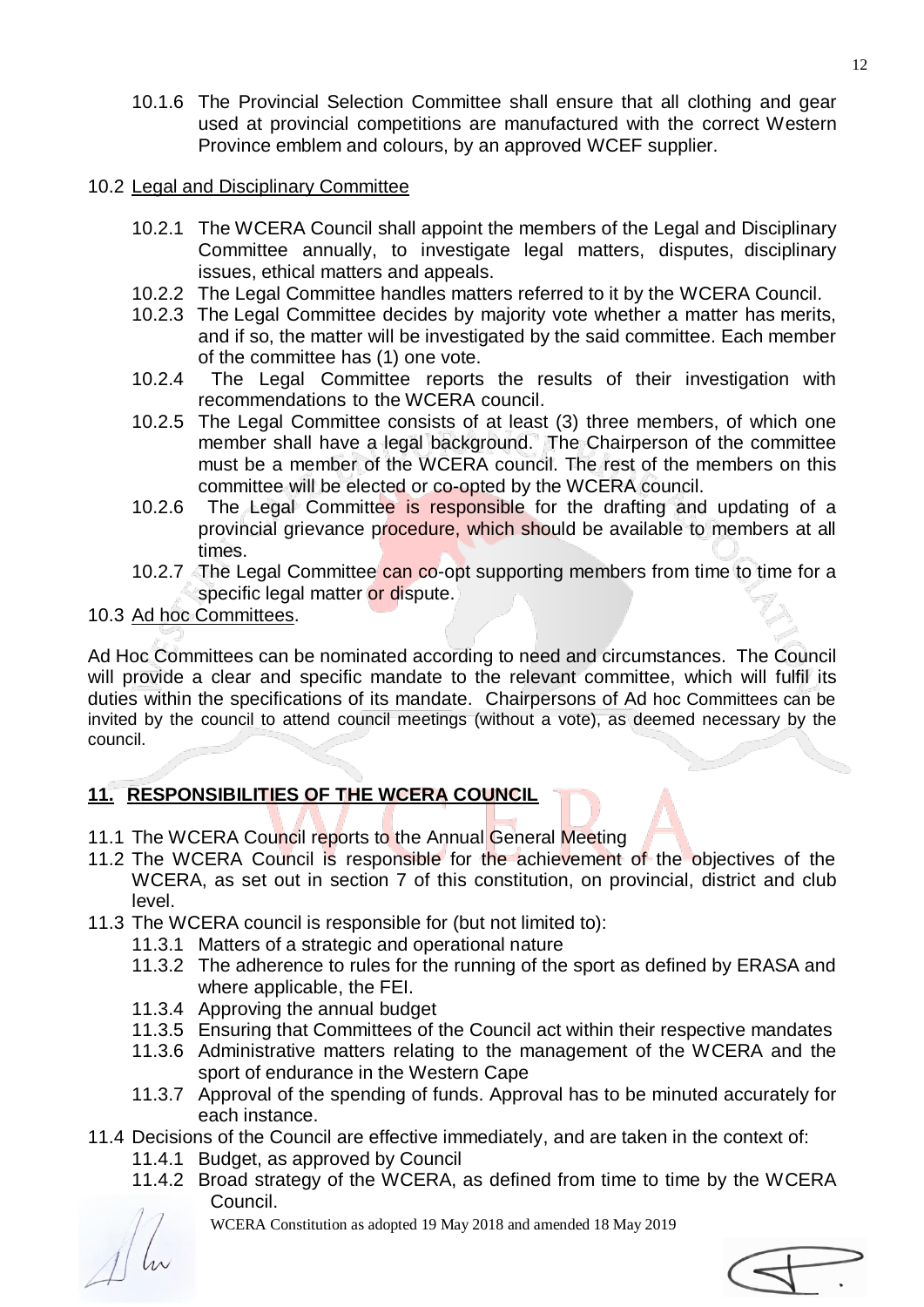#### **12. ELECTIONS OF MANAGEMENT STRUCTURE, TERMS AND AUTHORISED VOTERS**

(THIS SECTION IS BASED ON THE SAEF ELECTION DIRECTIVE OF 22 FEBRUARY 2018).

All elections shall be conducted according to the SAEF Elections Directive, as amended by the SAEF from time to time. This Directive determines the notice period for elections, electoral officers and the nomination process as follows:

#### 12.1 Clubs

- 12.1.1 Every member in GOOD STANDING with a club where he/she is registered may nominate a candidate for any position in the club.
- 12.1.2 Any member (over the age of 18) of a club may be nominated for any position on the said committee. Should a member be nominated for more than 1 position, the understanding is that should he/she not be elected for the highest position nominated for, such a member continues down the line for election of a position/s nominated for. Should such a member be elected in the higher position all other nominated positions fall away.
- 12.1.3 All nomination forms must be signed by the nominator, seconder and nominee.

#### **Nomination process timelines are as follows:**

- 12.1.4 NO LESS than 60 (Sixty) days before the election date, the Secretary shall:
	- 12.1.4.1 Send notification to every club member and EXCO informing them of the date, time and venue of elections meeting.
	- 12.1.4.2 Advise them who the appointed electoral officer will be. (This must be a member of the SAEF Provincial Federation, District Federation or a member of the applicable Discipline Association)
	- 12.1.4.3 Call for the nominations for each of the positions to be filled during the elections. Correctly signed and completed nomination forms must be returned to the appointed electoral officer and the SAEF Secretary General no later than 30 (Thirty) days from receipt of nomination forms.
- 12.1.5 NO LESS than 25 (Twenty-Five) days before elections the electoral officer shall return all received nomination forms, after verification, to the Club Secretary for distribution amongst members who the candidates for elections are.
- 12.1.6 All members of the club may cast a vote on the Election Day with the understanding that a quorum of 50% plus one of total club membership shall be present.
- 12.1.7 It is to be noted that the outgoing Executive has no voting rights at elections neither do they have voting rights to vote for a vacant position on the Executive. ONLY MEMBERS MAY VOTE.
- 12.1.8 Majority votes recorded shall establish the elected person.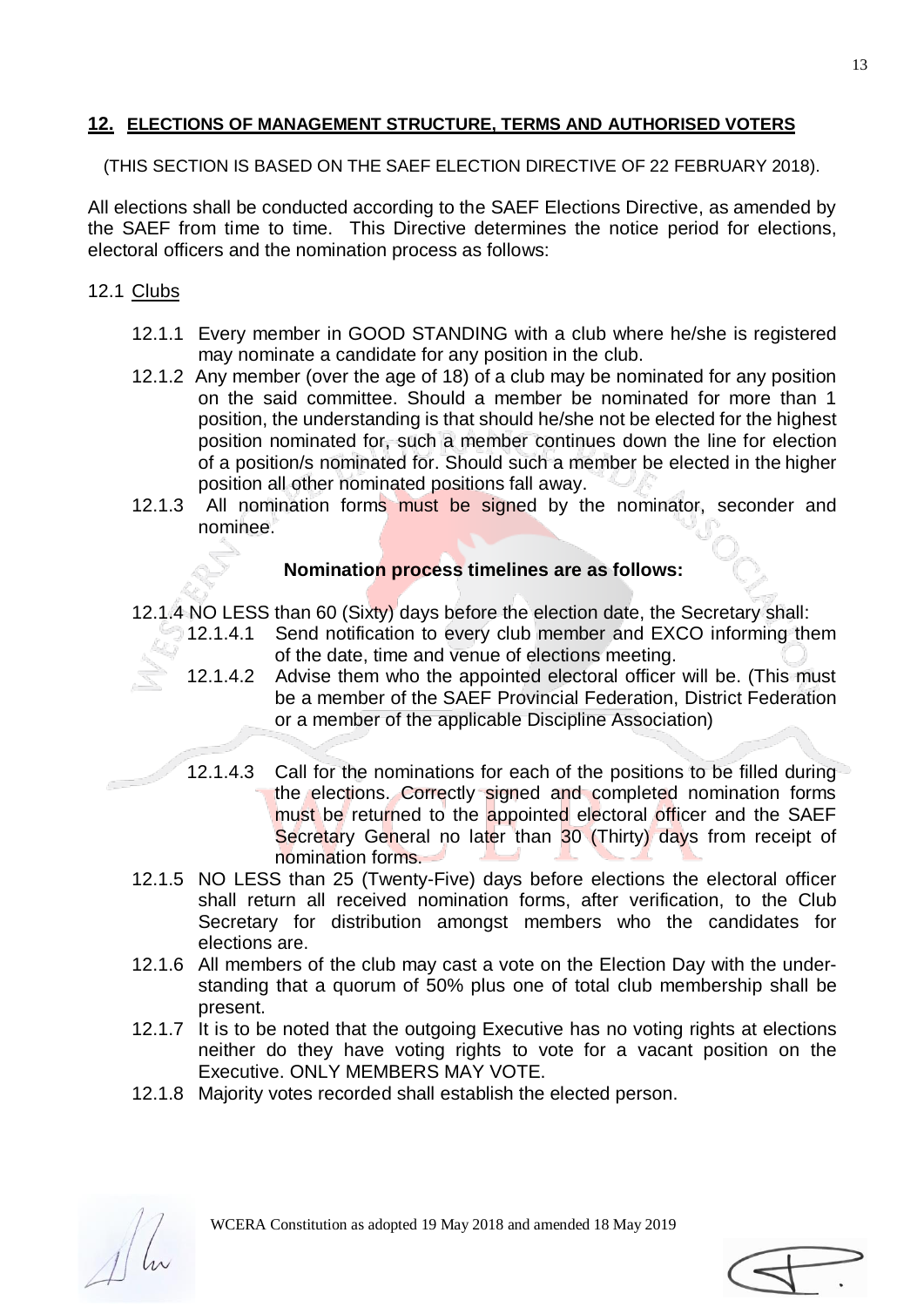#### 12.2 WCERA Council

- 12.2.1 Every member in GOOD STANDING with a club in the Western Cape Province, WCERA and ERASA may nominate a candidate for any position on the WCERA Council. These nominations must be sent via their applicable club and signed as per item 12.2.5. below. Only one person per position may be nominated per club.
- 12.2.2 All nomination forms must be signed by the nominator, seconder and nominee.
- 12.2.3 Such nominated person can be nominated for more than one position. Should a person be elected for the highest position nominated for, all other nomination for positions for such person will fall away.
- 12.2.4 Should he/she not be elected for the highest position nominated for, then the election for such a member continues down the line of nominated positions.
- 12.2.5 All nomination forms must be signed off by either the Club Chairperson, Vice Chairperson or Secretary in the nomination and seconding signature position. The nominee must also sign the form accepting the nomination

#### **Nomination process timelines are as follows:**

- 12.2.6 NO LESS than 60 (Sixty) days before the election date the Secretary shall:
	- 12.2.6.1 Send notification to every member (CLUBS who must distribute to all club members) and COUNCIL informing them of the date, time and venue of the elections meeting.
	- 12.2.6.2 Advise them who the appointed electoral officer will be. (This must be a member of the SAEF Provincial Federation EXCO)
	- 12.2.6.3 Call for the nominations for each of the positions to be filled during the elections. Correctly signed and completed nomination forms must be returned to the appointed electoral officer no later than 30 (Thirty) days from receipt of nomination forms.
- 12.2.7 NO LESS than 25 (Twenty-Five) days before elections the electoral officer shall return all received nominations forms after verification to the Secretary for distribution amongst members who the candidates for elections are.
- 12.2.8 Only Club Chairpersons (or their duly authorised delegate) may cast a vote on the Election Day with the understanding that a quorum of 50% plus one of total clubs shall be present.
- 12.2.9 It is to be noted that the outgoing Executive has no voting rights at elections neither do they have voting rights to vote for a vacant position on the Executive.
- 12.2.10 Majority votes recorded shall establish the elected person.

#### 12.3 General

- 12.3.1 Council members (except Club Chairpersons) are elected for a term of (3) three years
- 12.3,2 Elected office bearer or officials cannot serve for more than (2) two consecutive terms.
- 12.3.3 Any nominated candidate must be in GOOD STANDING with a club in the Western Cape Province, WCERA and ERASA.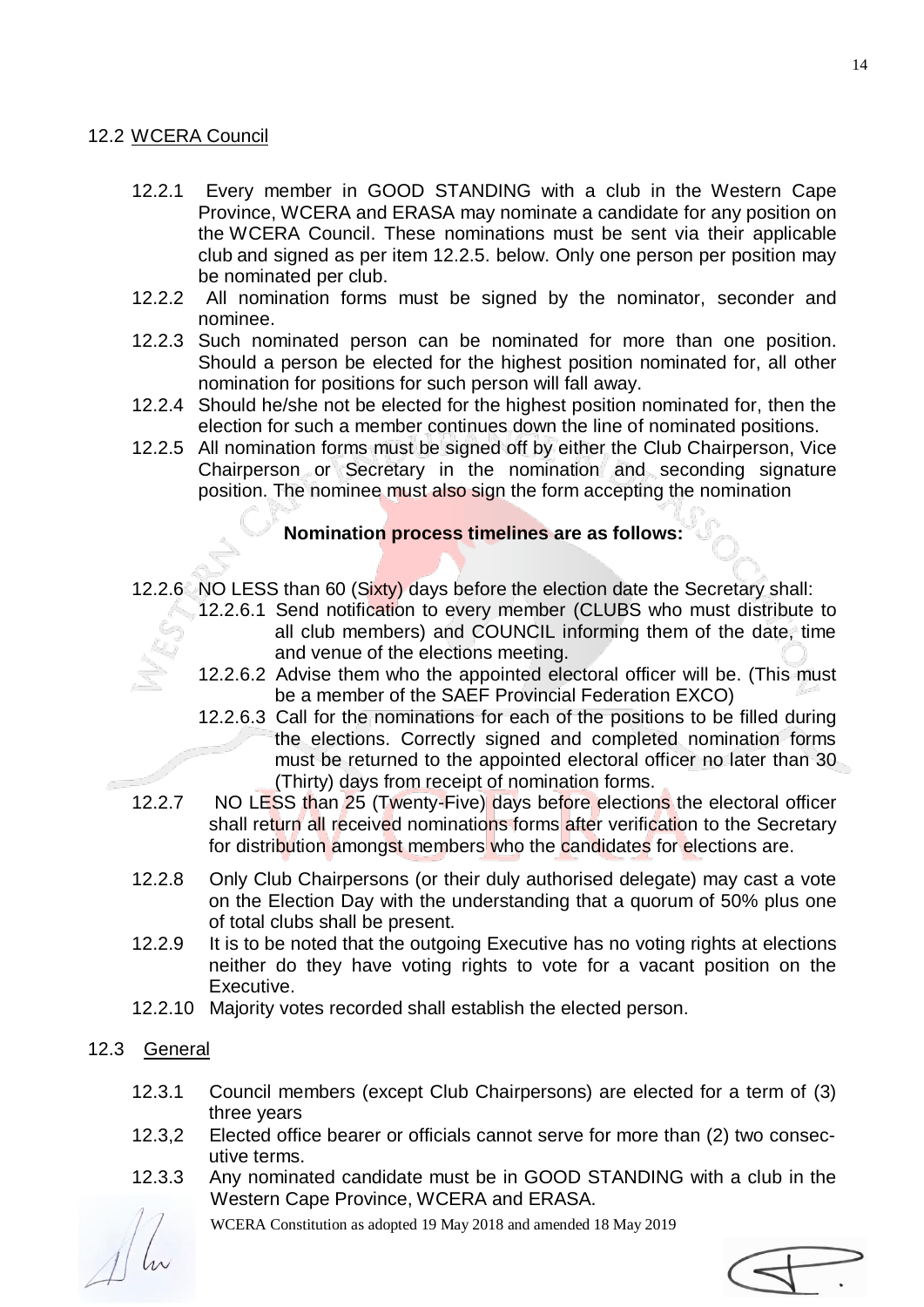12.3.4 Only Club Chairpersons may vote during Council Member elections. In the event of a club chair not being able to attend, a Club Chair may authorize by letter, a club member to vote on his/her behalf.

#### **13. MEETINGS**

- 13.1 Council meetings
	- 13.1.1 The Council meets regularly but at least twice per year in order to ensure proper management and administration of the WCERA.
	- 13.1.2 Notices of Council meetings must reach Council members at least thirty (30) days prior to the meetings, and the agendas at least (14) fourteen days prior to the meetings.
	- 13.1.3 The quorum of ordinary Council meetings consists of at least 50% of Council members plus one.
	- 13.1.4 All members present at Council meetings can comment and vote. No proxies are allowed.
	- 13.1.5 In the event of an equality of votes, the chairperson of the meeting has a casting vote.
	- 13.1.6 The secretary of the WCERA keeps minutes of all meetings. Minutes to be circulated within twenty-one (21) days of the meeting to all Council members for digital approval. The minutes to be approved at the next meeting and signed by the President and Secretary, where after they are filed. Resolutions to be documented and filed separately for ease of reference.
	- 13.1.7 At least 50% plus one Council member can request a Council meeting.
	- 13.1.8 For decisions on urgent matters a SGM must be called in line with clause 13.1.7 as well as with clause 13.3.2

#### 13.2 Annual General Meeting (AGM)

- 13.2.1 An Annual General Meeting is convened at least once a year by the WCERA Council to discuss matters of general interest, approval of reports and taking relevant decisions.
- 13.2.2 Notice of the AGM is given in writing by the Secretary to all members of the WCERA at least thirty (30) days before the date of the meeting.
- 13.2.3 Points on the agenda and motions for discussion at the AGM can be submitted by members and clubs subject to the following:
	- 13.2.3.1 These must reach the Secretary at least fifteen (15) days before the meeting in writing.
	- 13.2.3.2 All members' motions first to be submitted to club management for approval prior to submission by the club to the Secretary for inclusion in the agenda of the AGM.
	- 13.2.3.3 Should a motion be rejected on club level; an appeal can be lodged with the President of the WCERA for arbitration.
- 13.2.4 The President (in his absence, the Vice President) of the Association chairs the AGM. In the absence of both, the meeting elects a chairman from the members present.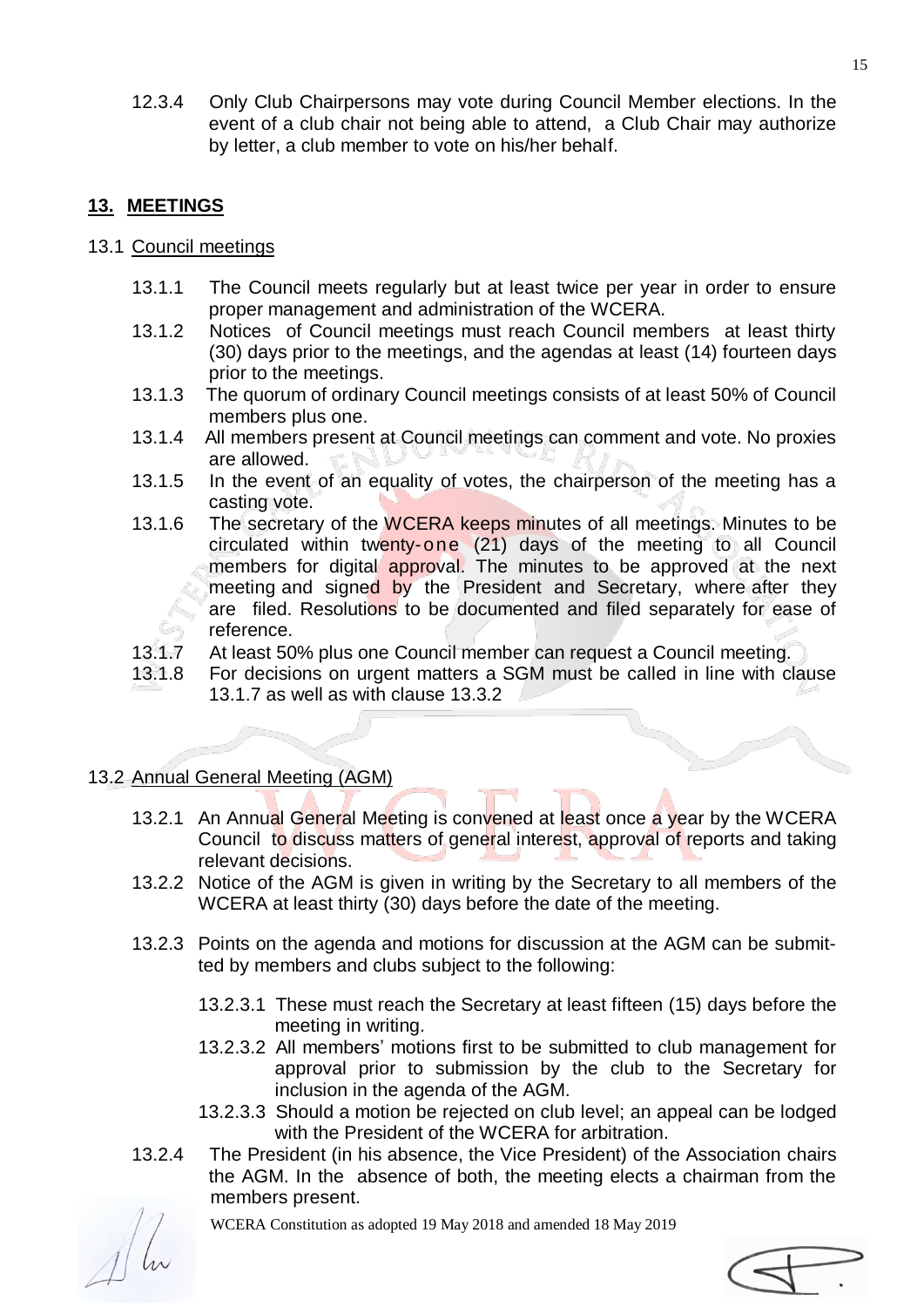- 13.2.5 The Secretary takes minutes of the meeting. The minutes must be circulated within 21 days to all the Council members for digital approval. The minutes to be presented to the next AGM for ratification, thereafter, signed by the President and the Secretary, and filed. All motions and resolutions are listed and filed separately.
- 13.2.6 During the AGM the council has full voting powers and only Club Chairpersons can vote on behalf of their members. A quorum will comprise of 50% plus one of all Council members eligible to vote. Proxies are not allowed. All members of the WCERA may attend the AGM and participate in discussion, without voting, since member's voting rights are exercised via their Club Chairperson's vote.
- 13.2.7 Should a quorum not be present by the time that the meeting must commence, the meeting will adjourn for a maximum of sixty minutes (one hour). If there is still is no quorum a new date will be set within seven days and not later than 15 days from the original meeting date and members present will then form a quorum.
- 13.2.8 Decisions taken during an AGM to be circulated by the Secretary to all WCERA members within 30 days after the meeting.

#### 13.3 Special General Meeting (SGM)

- 13.3.1 A Special General Meeting can be called by management when requested by 50% plus one member eligible to vote, by way of a request to the Secretary of WCERA.
- 13.3.2 The Secretary circulates the notice of the SGM and the agenda to all members of WCERA within five (5) days, after the request has been received. The SGM shall take place no later than fourteen (14) days from the date of notification
- 13.3.3 A member cannot declare a meeting to be invalid, should he/she erroneously not have received a notification of the meeting.
- 13.3.4 During an SGM all members eligible to vote can vote. A quorum will comprise of 50% plus one of all members eligible to vote. All WCERA members may attend the SGM, but without voting rights.
- 13.3.5 Should a quorum not be present by the time that the meeting must commence, the meeting will adjourn for a maximum of sixty minutes (one hour). If there still is no quorum a new date will be set within seven days and not later than 15 days from the original meeting date and members present will then form a quorum.
- 13.3.6 No proxies will be allowed at any SGM.
- 13.3.7 Voting takes place by way of a poll unless the meeting unanimously decides otherwise.
- 13.3.8 Only the matter(s) for which the meeting was convened may be discussed.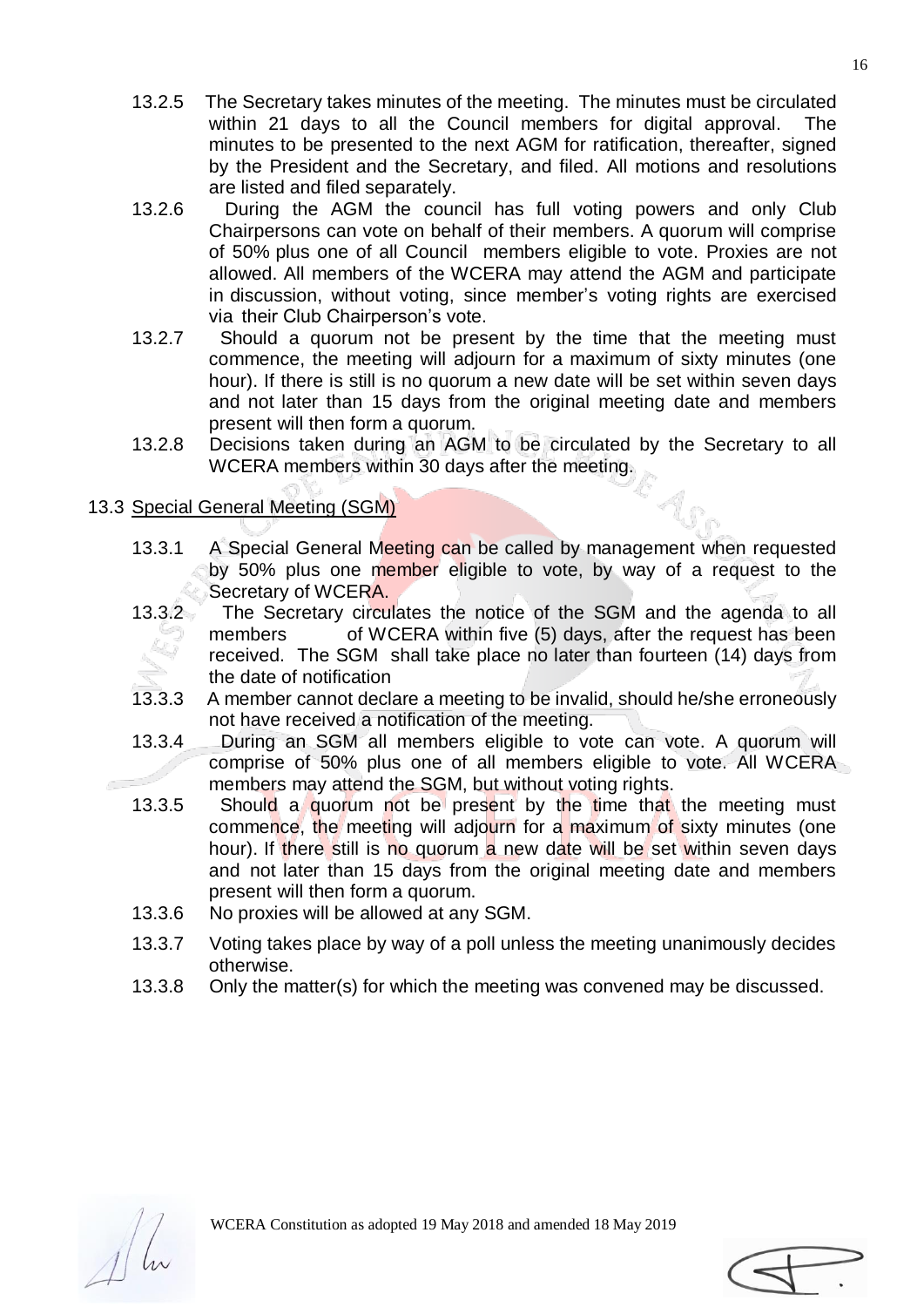#### **14**.**FUNDS AND ASSETS OF THE WCERA**

- 14.1 Members of the Association have no claim to any assets of the Association.
- 14.2 The Council generates funds by way of affiliation fees, donations sponsorships and others.
- 14.3 The Treasurer must annually prepare a budget setting out the expenses of the WCERA, and affiliation fees must be determined annually based on the annual budget and the amount of donations and sponsorships that can be relied upon.
- 14.4 The Treasurer must prepare annual financial statements annually reflecting the financial position of WCERA and the statements must be audited by an auditor or accredited accountant.
- 14.5 The Treasurer must keep strict record of income and expenditure of the WCERA.
- 14.6 All approved payments can only be made by the authorization of two (2) council members with signature rights.

# **Chapter 3 – Membership**

#### **15.CLASSIFICATION OF MEMBERS**

Chapter 3 – Membership<br>15.CLASSIFICATION OF MEMBERS<br>The Association provides for five (5) categories of membership namely:

- 15.1 **Honorary Members**. Honorary members are appointed for life, exempted from affiliation fees have full voting rights at Club level and are eligible for any position or office. Honorary members can be divided onto two categories:
	- 15.1.1 Any person who participated as a competitor, the owner of a participating horse, or acted as an official during the 1974, 1975, 1976 and 1977 endurance races held at Fauresmith, South Africa, qualifies as an honorary member in the founding member category.
	- 15.1.2 Any person so nominated by the WCERA Council.
- 15.2 **Senior members**. A person is a senior member from the first day of the calendar year in which he/she turns eighteen (18) years old. Senior members have full voting rights on Club level but only from the day of his/her eighteenth birthday and is eligible from his/her eighteenths birthday for any position or office.
- 15.3 **Junior members**. A person is a junior member from the first day of the calendar year in which he/she turns fourteen (14) years old till the end of the calendar year in which he/she turns seventeen (17) years old. Junior members have no voting rights on Club level and are not eligible for management or as office bearers or officials.
- 15.4 **Child members**. A person is a child member from the first day of the calendar year in which he/she turns ten (10) years old till the end of the calendar year in which he/she turns thirteen (13) years old. Child members have no voting rights on Club level and are not eligible for management or as office bearers or officials.

15.5 **Administrative members**. Persons who do not participate as riders in endurance races, but who serve as officials at races or serve as members of management (at any level). These members pay a reduced affiliation fee as determined from time to time by the WCERA Council.

#### **16.APPLICATION FOR MEMBERSHIP**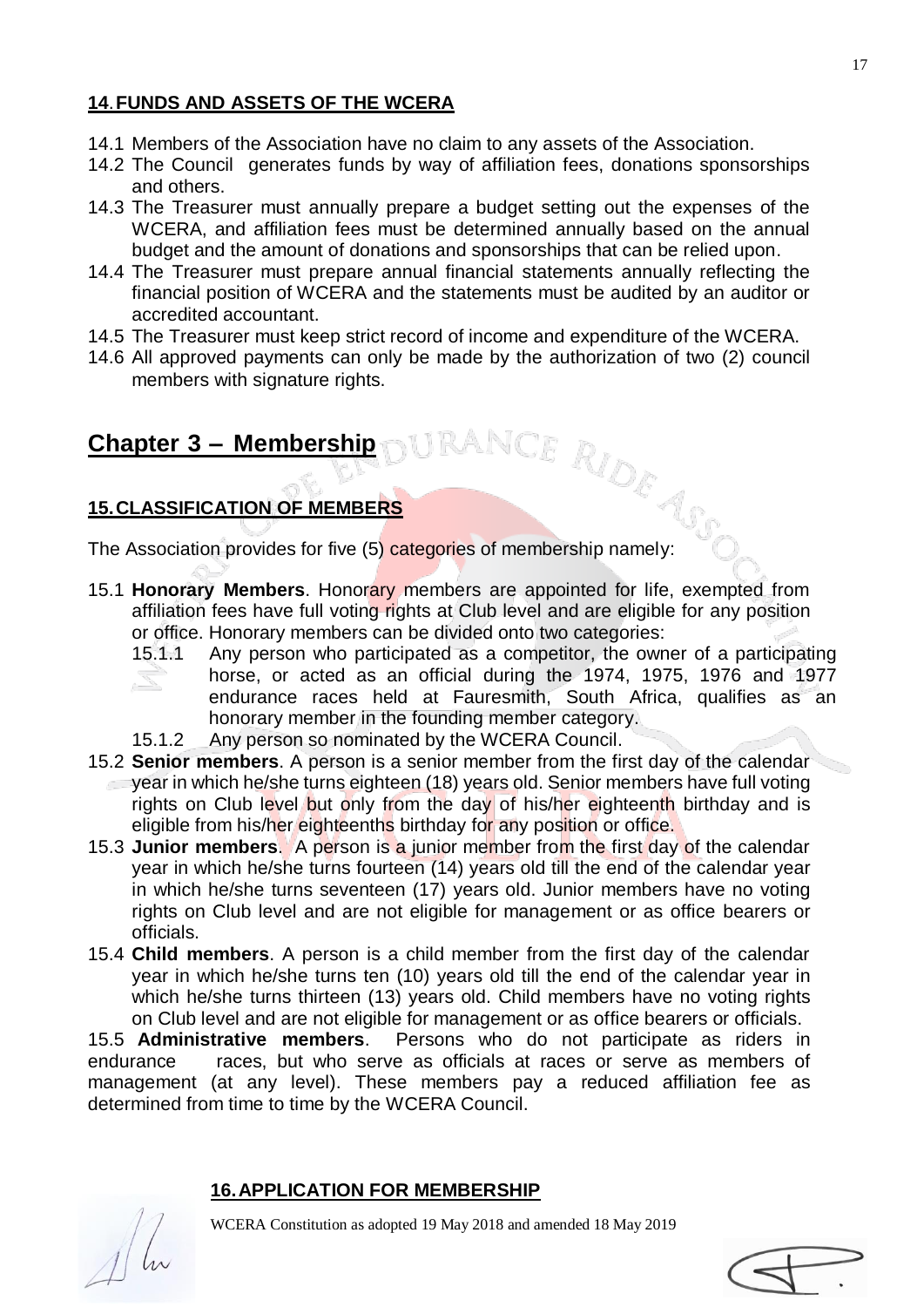- 16.1 Members apply for membership of the WCERA at the Club of his/her choice in the province where his/her domicilium is, on the prescribed Club membership form, which must be submitted to the Club management together with the prescribed fees. Membership of the WCERA is automatically granted as soon as the member affiliates with the National body of the endurance riding sport.
- 16.2 Applications for membership are considered by the relevant Club management. Membership can be denied by the relevant Club management on the grounds that the conduct of the applicant does not conform to the codes of conduct of the endurance sport or equestrian sport in general.

#### **17.REGULATIONS WITH REGARD TO MEMBERSHIP**

- 17.1 All members of the Association are subject to all the regulations of the Constitution and Rules of their Club, the WCERA, WCEF, SAEF and ERASA as amended from time to time. All members must annually be registered members of the SAEF and ERASA.
- 17.2 Membership is limited to the rider. Horses have no membership or constitutional rights.
- 17.3 A person may only join one club that is affiliated to ERASA and only in the Province he resides, to be able to qualify for National or Provincial Colours.
- 17.4 Affiliation to WCERA can be granted at a reduced fee at the discretion of the Council. Members can also, at the discretion of the Council, be exempted from the payment of affiliation fees.
- 17.5 Affiliation fees payable to the WCERA are determined annually by the Council and announced at the AGM.
- 17.6 Members' affiliation fees to the WCERA for the following year are payable on 1 December of the preceding year must be collected by the Club management and paid over to the Association before 31 December of the preceding year and are not refundable.
- 17.7 Only paid-up members of WCERA may be elected to management of the WCERA.
- 17.8 All members must annually complete and sign the "Indemnity, voluntary acacceptance of risk and agreement to testing for prohibited substances as well as emergency veterinary and medical treatment" (see addendum A). This form must be co-signed by a legal guardian for junior and child members. The signed documents must be submitted by the Club to the Secretary. The Secretary must ensure that a signed document is received for every member and must be filed for future reference. A member will only be affiliated to ERASA on receipt of the signed form.

#### **18.TERMINATION OF MEMBERSHIP**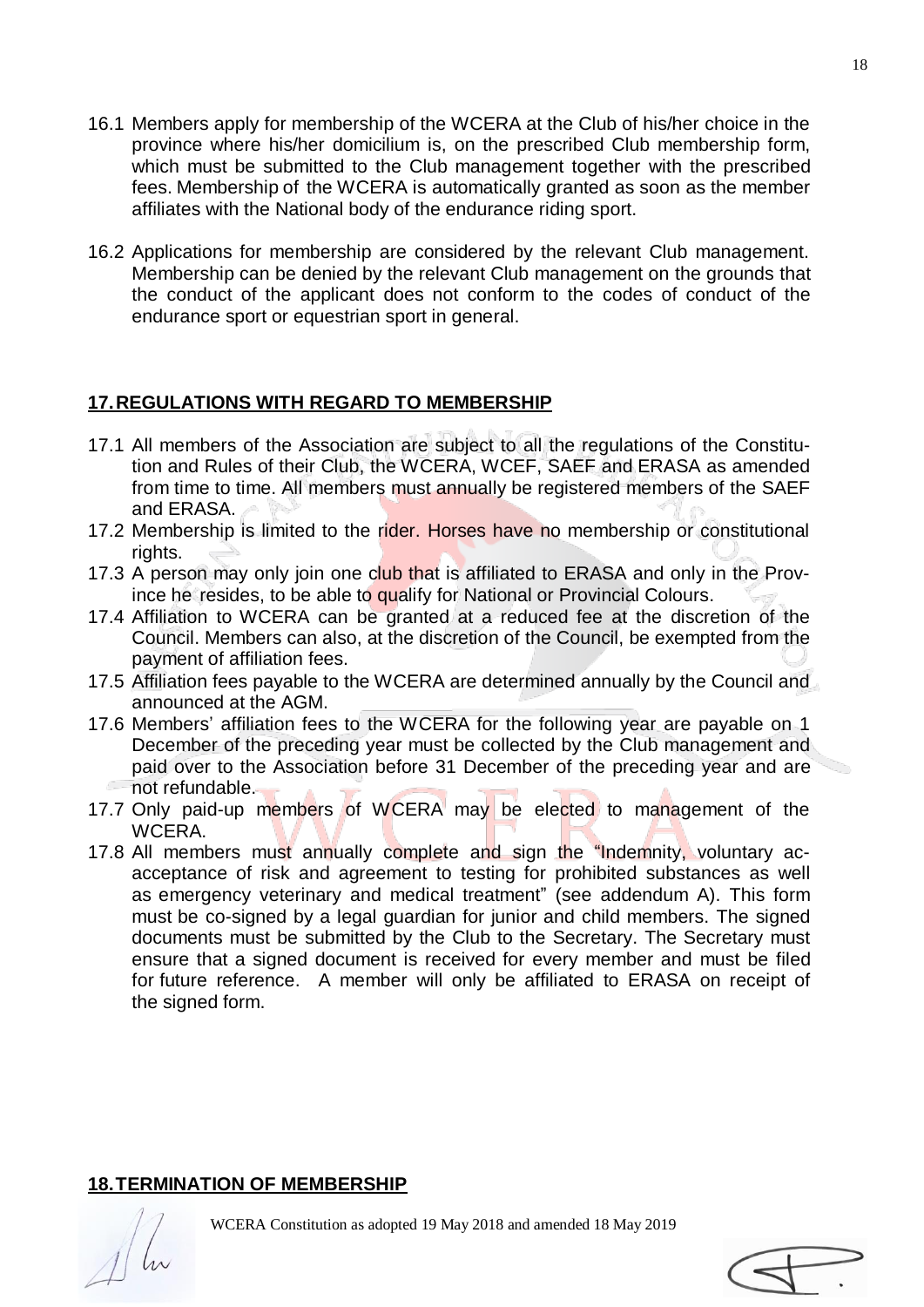- 18.1 A member can at any time resign from WCERA. Resignation occurs via the Club to which the member belongs.
- 18.2 Membership can be revoked by the WCERA, via the Council or the member's Club, on the grounds of:
	- 18.2.1 When a member fails to pay outstanding fees within sixty (60) days after a reminder by the Treasurer of the Club, by way of a registered letter, hand delivered or electronically handed to him/her.
	- 18.2.2 As the result of a disciplinary action against a member by WCERA, ERASA or SAEF.

#### **19. REGISTER OF MEMBERS**

- 19.1 The WCERA keeps a register of personal information (included but not limited to, the club number, name, physical address, ID number, email address and telephone number) of each member. The WCERA Treasurer keeps record of which members are in good standing regarding their membership fees.
- 19.2 The Club Secretaries are obliged to:
	- 19.2.1 Provide the information of members affiliating annually, to the secretary of the WCERA by a date specified by the Council.
	- 19.2.2 Immediately provide the information of new members to the secretary of the WCERA.
	- 19.2.3 Member numbers are allocated by ERASA and is linked to the ID number of the member. This number remains the same during the members affiliation to ERASA and may not be re-allocated if the member leaves the WCERA.

# **CHAPTER 4 - GENERAL**

#### **20. FOUNDING OF NEW CLUBS**

- 20.1 New clubs can be established by ten (10) or more fully paid members.
- 20.2 The establishment of a new club may not cause an existing club to "dwindle".
- 20.3 The new club applies in writing for approval and affiliation to the Council of the WCERA.The club's existing constitution or proposed constitution must be included in the application.
- 20.4 The WCERA Council will consider the club's request within thirty (30) days after the receiving of the application and make a decision. The final decision is made by WCERA Council. The Secretary of the WCERA notifies ERASA in writing of their decision after which ERASA will list the club on their data base.
- 20.5 Should the WCERA not approve the application, the applicant will be notified in writing of the reasons. The applicant may submit a revised application.

#### **21. AMENDMENTS OF RULES**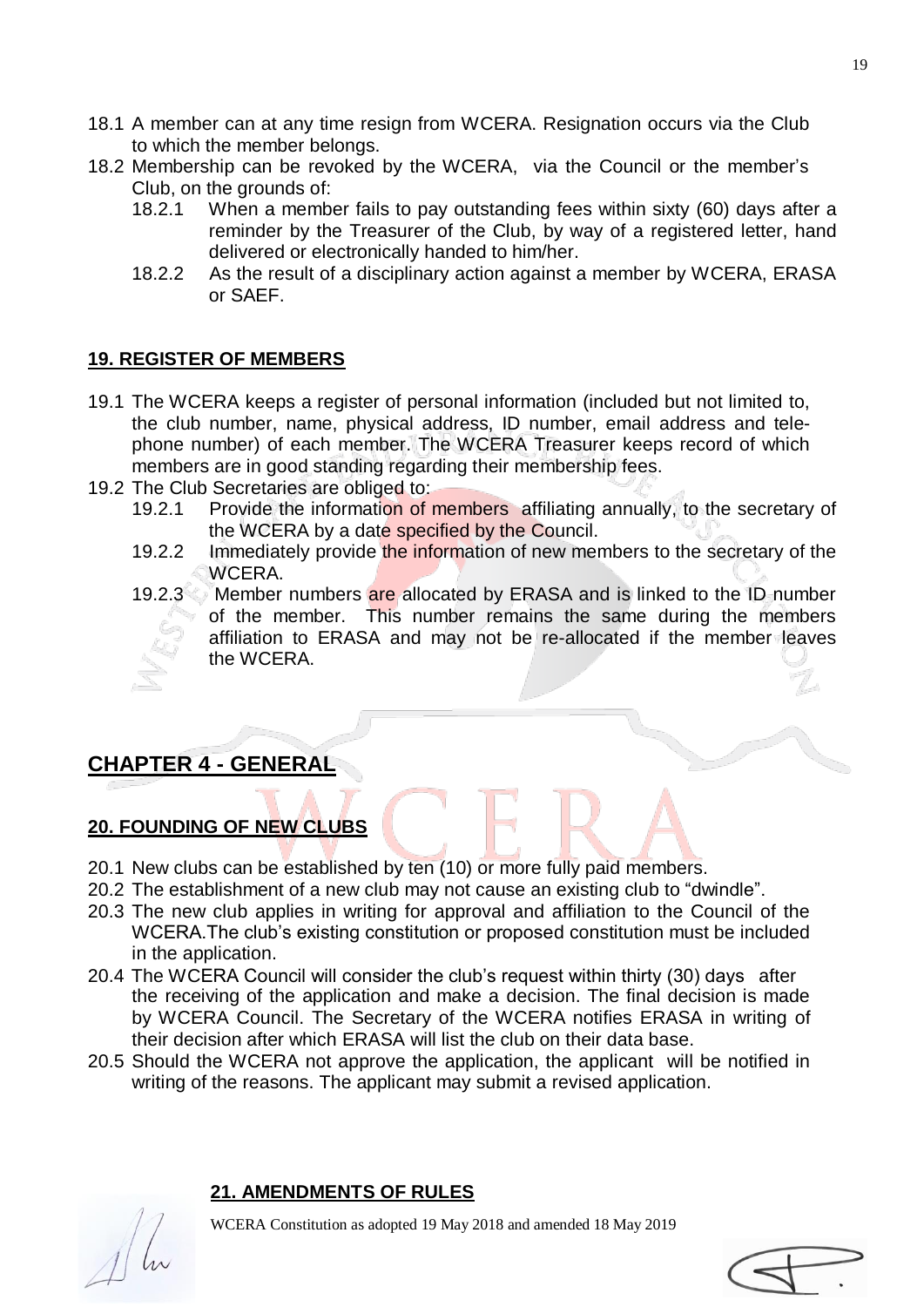Rules of the Endurance Riding Sport is determined by FEI (International Competitions) and ERASA (National Competitions) and as altered by them from time to time. The WCERA has no authority to make any rule changes and is primarily a body in the Western Cape to assure the adherence to the rules under all circumstances.

#### **22. RESOLVING OF CONSTITUTIONAL DISPUTES**

In the case of a dispute resulting from the interpretation, application of enforceability of the provisions of this Constitution:

22.1 Any dispute must be submitted in writing to the secretary of WCERA 22.2 The dispute may be referred to the Legal and Disciplinary Committee for investigation and recommendation to the WCERA council.

22.3 WCERA council rules on the dispute and informs all parties involved of the decision. Any party whose rights are affected by the decision may appeal to ERASA or WCEF. Depending on the nature of the dispute as per the outlines in Schedule A "Provincial Structure and their duties" and Schedule F "Disciplinary Association and Ordinary Members and their duties" of the SAEF Constitution will determine whether the dispute will be referred to ERASA or WCEF.

#### **23. DISSOLUTION OF THE WCERA**

The WCERA dissolute when it is decided by two thirds (2/3) majority of eligible voters of WCERA at a Special General Meeting, scheduled specifically for this purpose.

- 23.1 The Secretary will notify all members of the WCERA of the dissolution meeting, at least thirty (30) days prior to the meeting.
- 23.2 Two thirds of voting members form a quorum.
- 23.3 The Secretary will notify the Club Secretaries of the dissolution meeting not later than 7 days after the meeting.
- 23.4 The WCERA can dissolute only once all its responsibilities have been met, financially or otherwise, towards its Members, Clubs, Regions, Province, the Council or any other party that could have a legal claim against the WCERA.
- 23.5 After dissolution, and after the WCERA have met all its responsibilities, the total of WCERA'S assets will be transferred to ERASA to be kept in Trust for a maximum of 3 years, for possible revival.

#### **24. AMENDMENTS TO CONSTITUTION**